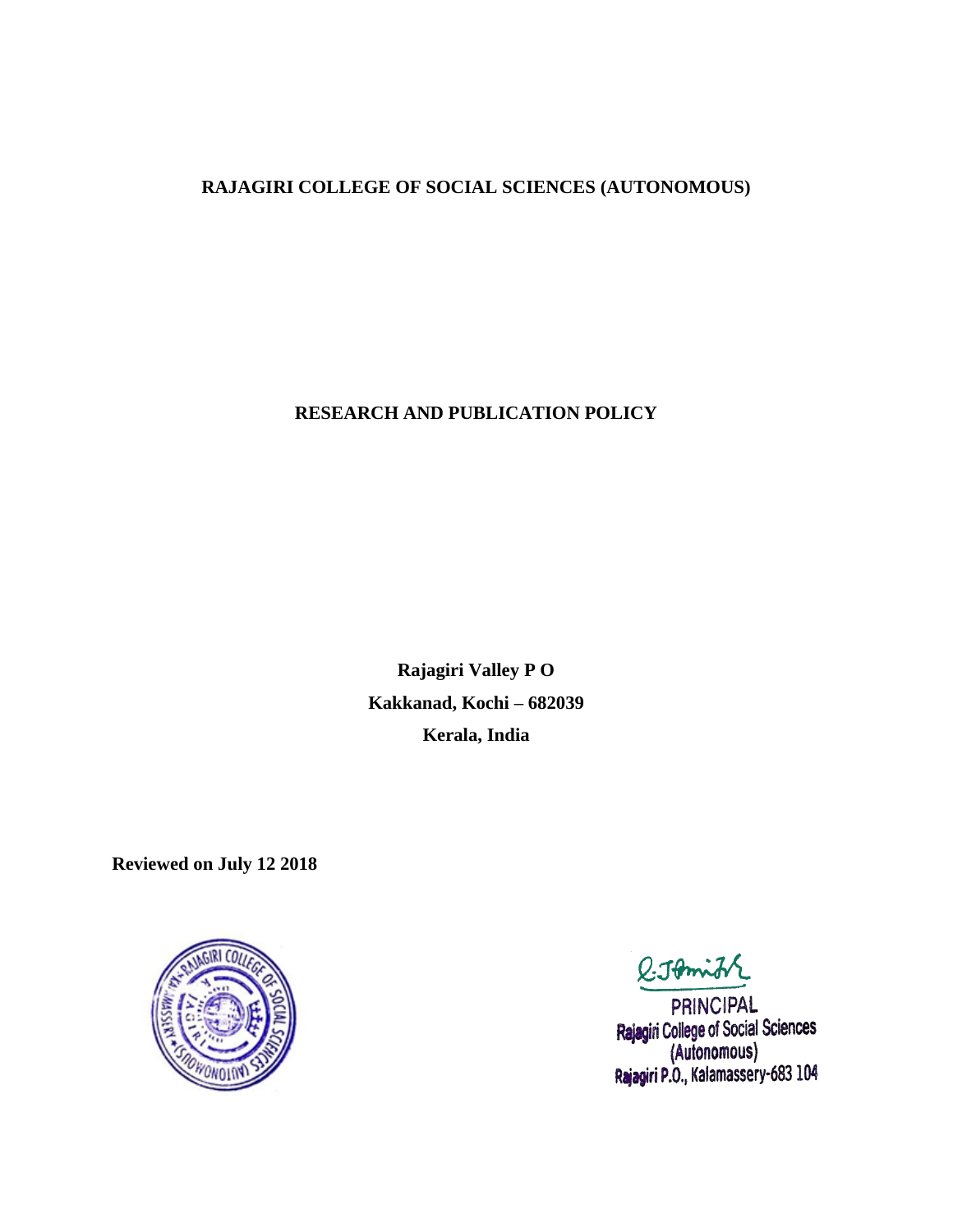|  | <b>TABLE OF CONTENTS</b> |
|--|--------------------------|
|--|--------------------------|

| <b>Sl. No.</b> | <b>Content</b>                             | Page No.                |
|----------------|--------------------------------------------|-------------------------|
| I.             | <b>Introduction</b>                        | $\mathbf{1}$            |
| II.            | <b>Monetary Incentives</b>                 | $\mathbf{1}$            |
| Ш.             | <b>Research Points</b>                     | $\overline{2}$          |
| IV.            | <b>Conferences</b>                         | $\overline{\mathbf{3}}$ |
| $\mathbf{V}$   | <b>Working Papers</b>                      | $\overline{\mathbf{3}}$ |
| VI.            | <b>Cases and books</b>                     | $\overline{\mathbf{4}}$ |
| VII.           | <b>Organising Conferences</b>              | $\overline{\mathbf{4}}$ |
| VIII.          | <b>Teacher Fellowship for Pursuing PhD</b> | $\overline{\mathbf{4}}$ |
| IX.            | <b>Annexures</b>                           | $5 - 20$                |
|                | <b>Annexure 1:</b>                         |                         |
|                | <b>Annexure 2:</b>                         |                         |
|                | <b>Annexure 3:</b>                         |                         |
|                | <b>Annexure 4:</b>                         |                         |
|                | <b>Annexure 5:</b>                         |                         |
|                | <b>Annexure 6:</b>                         |                         |
| X.             | <b>Summary of Revisions of the Policy</b>  | 21                      |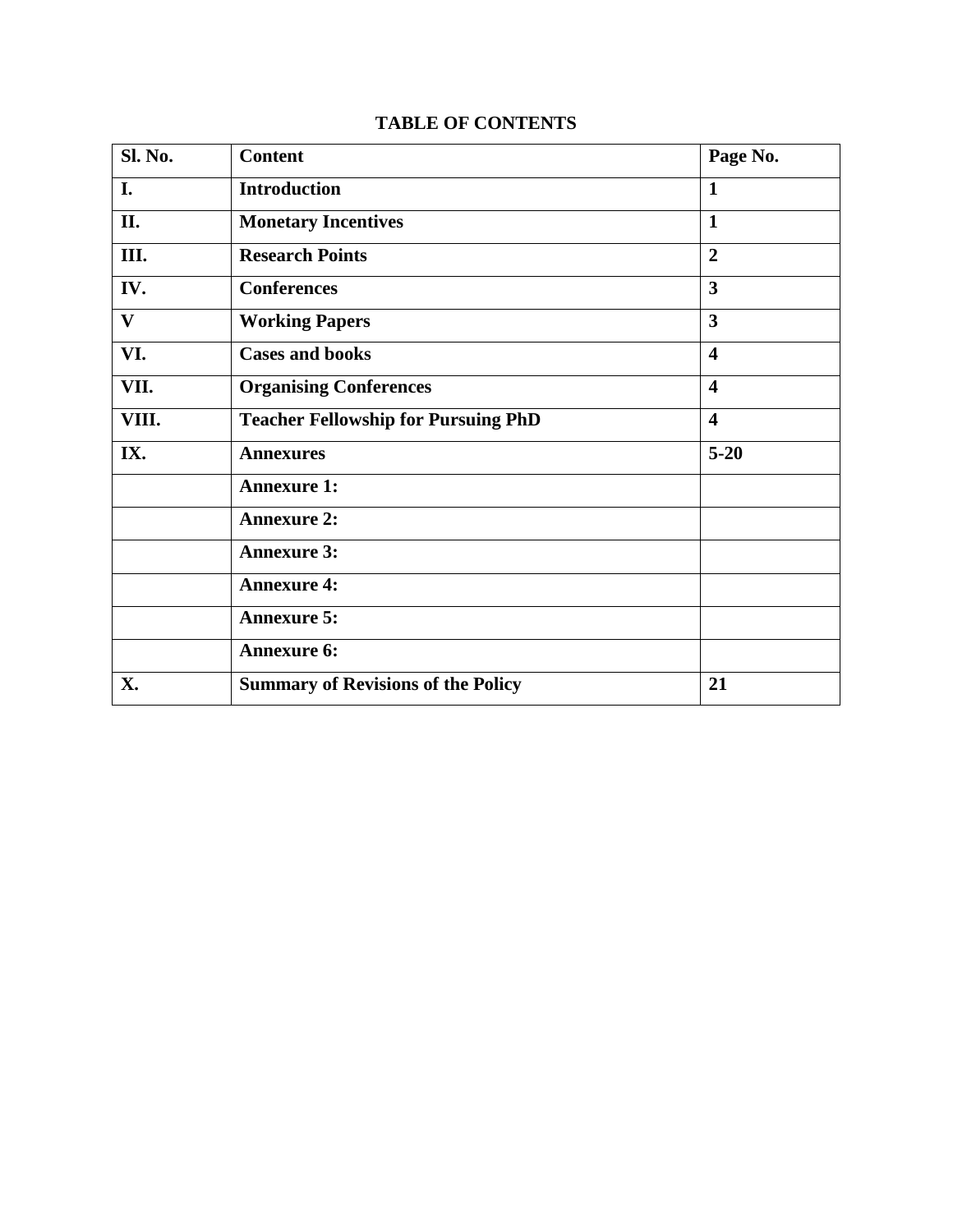## **I. Introduction**

Rajagiri College of Social Sciences management expects its members of faculty to engage in high quality research and publish research papers in indexed and highly rated journals. A research policy has been formulated to include all research and related policies. This research policy gives guidelines on types of good quality journals, conferences, the support extended for doing research and the incentive scheme for publishing. The purpose of this policy is to motivate the faculty members of the college to do good quality research and help the college to meet the standards specified by the accrediting agencies. General guidelines are:

- 1. The faculty members are required to obtain 50 research points annually
- 2. The extra points earned by a faculty in a year can be carried over to the next year
- 3. The faculty members failing to achieve the required 50 research points in a year will be issued warning during the first year and would be asked to achieve 100 research points in the second year. The faculty members failing to achieve the 100 research points in the second year will lose 2 years of their service to be considered for next promotion.
- 4. Promotion of faculty members will be as per UGC guidelines. Faculty has to fulfil the following extra conditions.
	- a. Associate Professor One publication in category B journal or two publications in Category C Journals
	- b. Professor Two publications in category B journals and publish one case or publish one in a Category A journal
- 5. Calendar year (1st Jan to 31st Dec) will be used for the calculation of research points.

## **II. Monetary Incentives**

- 6. The faculty members who publish in high ranking journals will be given the following monetary incentives.
- 7. The monetary incentives for publication will be shared equally in the case of multiple authors. The authors within the institution will be eligible for the monetary incentives.
- 8. In case the journal is listed in different databases such as ABDC, ABS, Scopus etc. then the highest rank will be considered for calculation of monetary incentives.

| <b>Journal Category</b>               | Incentive(Rs) |
|---------------------------------------|---------------|
| <b>Financial Times 45</b>             | 7.5 Lakhs     |
| ABDC 'A*' or ABS 4 or Scopus $Q1$     | 5 Lakhs       |
| ABDC 'A' or ABS 3 or Scopus Q2        | 3.75 Lakhs    |
| ABDC 'B' or ABS 2 or Scopus Q3        | 2 Lakhs       |
| ABDC 'C' or ABS 1 or Scopus Q4 or WoS | 50 Thousand   |
| Case (HBS or Ivey)                    | 1 Lakh        |

9. In case the journal is highly ranked in Web of science or any other equivalent databases and the journal does not exist in the ABDC or ABS or Scopus ranking then the faculty member need to submit the proof of ranking to the research committee. The monetary incentive will be decided by the management on a case to case basis.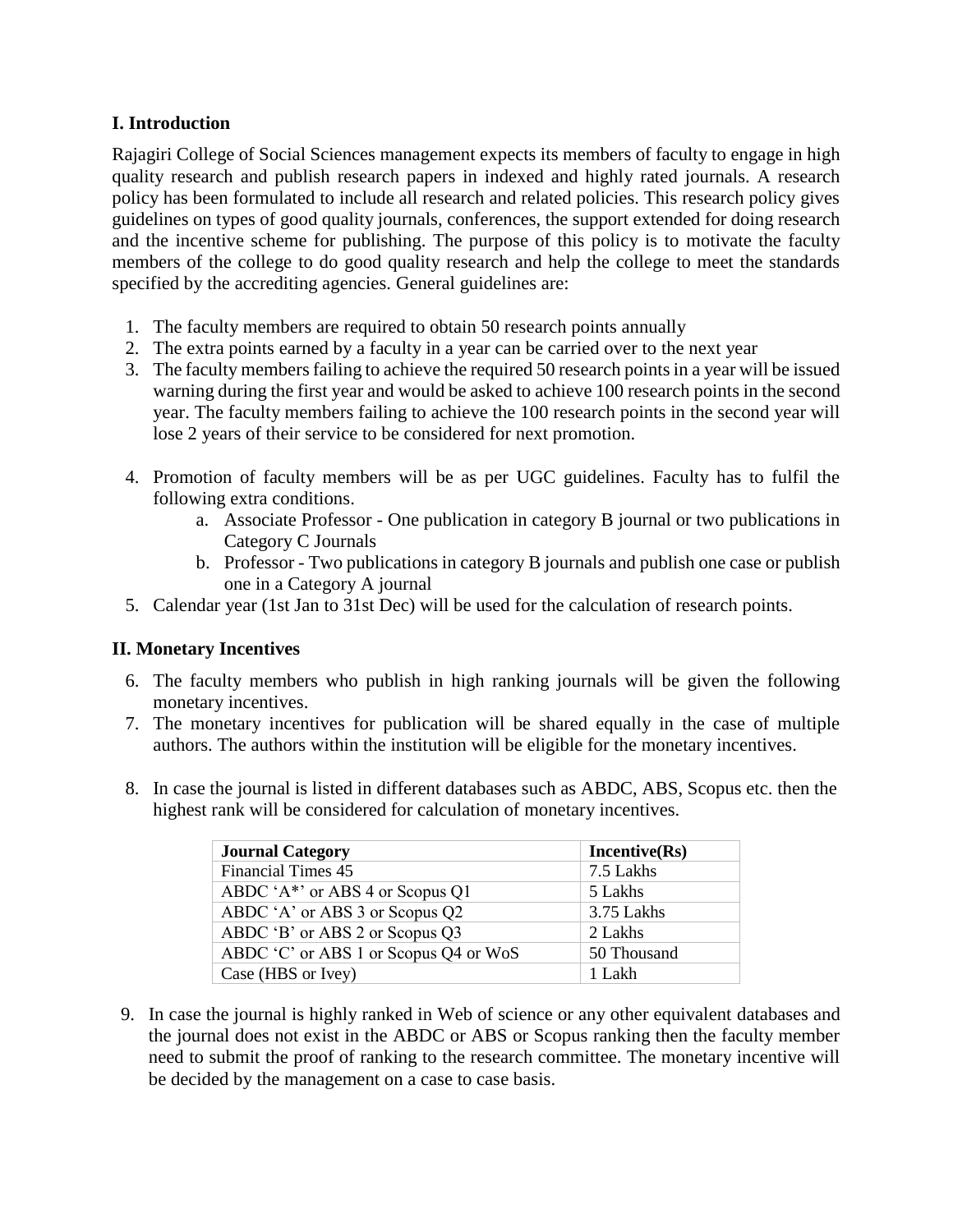- 10. The faculty member needs to produce the proof of journal category to support his claim for monetary incentive.
- 11. Online publications, will be considered for monetary incentives, only when the full paper is available in the journal website for verification, with the volume, issue number and year of publication, on a case to case basis.
- 12. If the volume, issue number and year of publication reported by the faculty member is not same as in the website, then the volume, issue number and year of publication given in the journal website will be considered as the final ones for the purpose of releasing monetary incentives.
- 13. Monetary incentives for online first publications, where the time lag for printed version is more than 6 months, will be released on a case to case basis, depending on the availability of full paper in the journal website with volume, issue number and year of publication.

#### **III. Research Points**

14. The research points associated with each of the research related activities is as follows

| Sl. No.        | <b>ITEM</b>                                                                                      | <b>POINTS</b> |
|----------------|--------------------------------------------------------------------------------------------------|---------------|
| $\mathbf{1}$   | <b>Financial Times 45</b>                                                                        | 100           |
| $\overline{2}$ | ABDC 'A*' or ABS 4 or Scopus Q1                                                                  | 100           |
| $\overline{3}$ | ABDC 'A' or ABS 3 or Scopus Q2                                                                   | 80            |
| $\overline{4}$ | ABDC 'B' or ABS 2 or Scopus Q3                                                                   | 50            |
| 5              | ABDC 'C' or ABS 1 or Scopus Q4 or WoS                                                            | 30            |
| 6              | Case (HBS or Ivey)                                                                               | 30            |
| $\tau$         | Research Papers / Articles published in journals not categorised under<br>incentives             | 30            |
| 8              | Conference Proceedings of Full Papers in International(Overseas) approved<br>conferences         | 25            |
| 9              | Conference Proceedings of Full Papers in International / National approved<br>Conferences(India) | 15            |
| 10             | <b>Working Paper</b>                                                                             | 20            |
| 11             | Text Book / Book - Published (International)                                                     | 50            |
| 12             | Text Book / Book - Published (National)                                                          | 40            |
| 13             | <b>Editor of a Professional Book</b>                                                             | 30            |
| 14             | Member of editorial Board for journals listed in incentives                                      | 30            |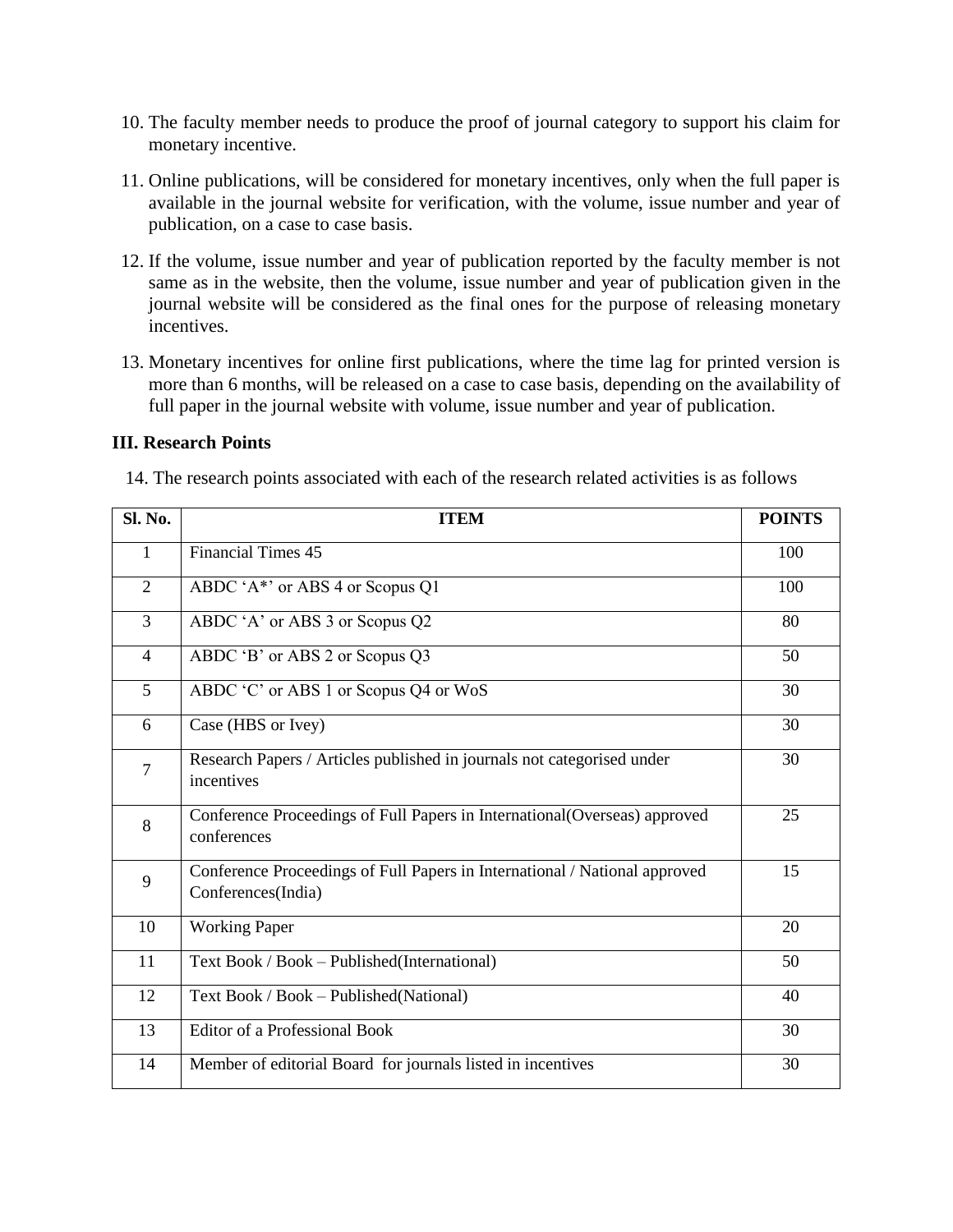| 15 | <b>Teaching Case</b>                                                        | 30              |
|----|-----------------------------------------------------------------------------|-----------------|
| 16 | Chapter in an edited book                                                   | 20              |
| 17 | Paper presented in International Conferences (Overseas)                     | 20              |
| 18 | Paper presented in International/National Conferences(India)/FDP Attended   | 10              |
| 19 | Other Teaching materials (Registered Games, Registered Technical notes etc) | 10              |
| 20 | Review of a paper for a journal                                             | 20 per<br>paper |
| 21 | Organising an International / National Conference/ FDP                      | 20              |

- 15. In case the journal is listed in different databases like ABDC, ABS, Scopus etc. then the highest rank will be considered for calculation of research points. The research points for publication will be shared as (n-1) among the authors in the case of multiple authors. (Where 'n' denotes the number of authors. For Example when an ABDC 'C' publication has 2 authors then each of the author will get 30 research points. If the same publication would have had 3 authors then each of the author will get 15 research points.)
- 16. The faculty members are required to ensure that the research journals for publishing or review are not in the predatory list of journals. The U.G.C approved list of journals can also be used for publication of research papers.
- 17. In case the journal is highly ranked in Web of science or any other equivalent databases and the journal does not exist in the ABDC or ABS or Scopus ranking then the faculty member need to submit the proof of ranking to the research committee. The research points will be decided by the management on a case to case basis.
- 18. In case the faculty has claimed research points for a working paper and the working paper is published at a later date then the points obtained for the working paper will be deducted from the points obtained for the publication.
- 19. Work in progress of Text Book / Book will get the following research points according to the stages completed
	- a. Stage  $1$  Contract Signed with the Book Publisher 25(International) 20(National)
	- b. Stage  $2 -$  Manuscript Sent 15(International) 10(National)
- 20. In case the faculty has claimed research points for work in progress of Text Book / Book and the Text Book / Book is published at a later date then the points obtained for the work in progress will be deducted from the points obtained for the publication.
- 21. The faculty member needs to produce the proof of publication to support his claim for research points.
- **22. The maximum level of plagiarism allowed in any faculty publication is 10 per cent. To ensure publication ethics and academic integrity of their publications, Faculty members need to adhere to the rules and regulations as per UGC (Promotion of Academic Integrity and Prevention of Plagiarism in Higher Educational Institutions) Regulations, 2018.**

## **IV. Conferences**

23. Faculty can participate annually in two international / national conferences where he/she is presenting a research paper.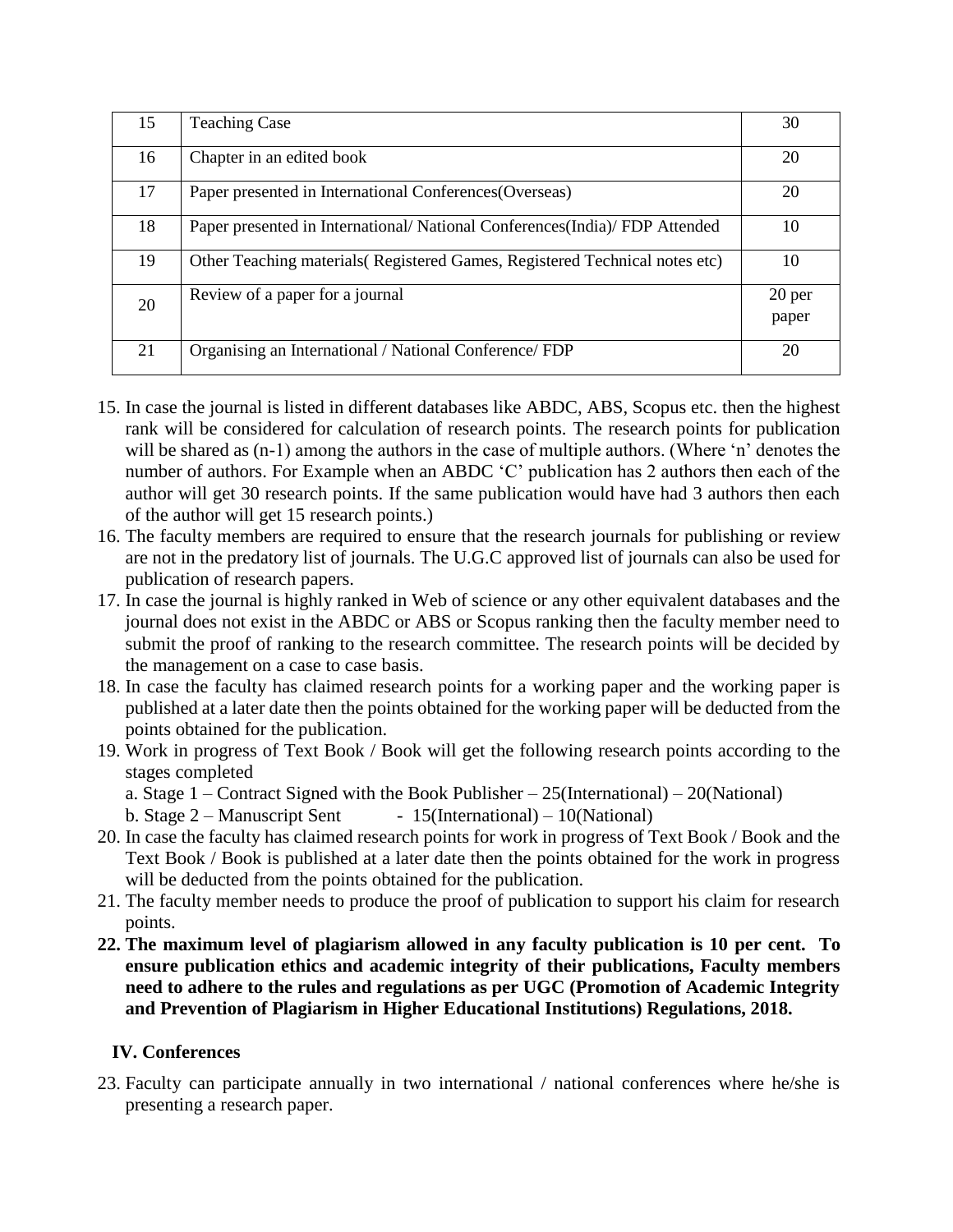- 24. Faculty need to obtain U.G.C / AICTE funding for attending a conference abroad.
- 25. Faculty attending an International / National conference / FDP need to apply to the research committee using the conference approval form. (Annexure  $-1$ )
- 26. A list of Rajagiri approved International & National conferences by area is also enclosed (Annexure - 2). This is not exhaustive and if credible ratings of conferences are available they can be used to decide the authenticity of the conference.

## **V. Working Papers**

- 27. Working papers can be any of the following
	- a. Full publishable paper in a refereed journal of repute.
	- b. Research in progress with the following sections completed
		- i. Introduction ii) Review of literature iii) Hypothesis framed iv) Methodology v) Questionnaire (if any)
- 28. Working papers should be written as per the guidelines of the journal in which the faculty is planning to publish.
- 29. The Research Committee will review all draft working papers submitted and make recommendations for their acceptance as working papers. The faculty need to apply for approval of working paper using the working paper approval form (Annexure  $-3$ )
- 30. Before submitting the paper to the Research Committee, the faculty have the option of presenting the draft in a research seminar called for discussion of the paper. The power point slides need to be circulated among faculty members before presenting in the faculty council. The comments and suggestions received by the faculty in this seminar may be appropriately incorporated before submitting the paper to the publication division.

## **VI**. **Cases / Books**

31. The Rajagiri approved list of Book publishers & Case Clearing houses are given in the annexure to this policy. (Annexure  $-4$ )

## **VII. Organising Conferences**

32. The faculty members planning to organise International/National/ FDP need to apply to the research committee using the conference approval form  $(Annexure - 5)$ 

## **VIII. Teacher Fellowship for Pursuing PhD**

33. The faculty members intending to pursue PhD are eligible for teacher fellowship and will be required to follow the guidelines for grant of teacher fellowship (Annexure  $- 6$ )

## **IX. Consultancy Projects**

- 34. Suitable incentive will be granted to the person who takes the consultancy project from an industry/research organisation if the income from the project exceeds Rs. 2.5 lakh per year.
- 35. Concerned faculty should fill the revenue sharing format and get it approved by the Executive Director. The expense incurred (travel, food etc.) can be deducted from the revenue before 60:40 split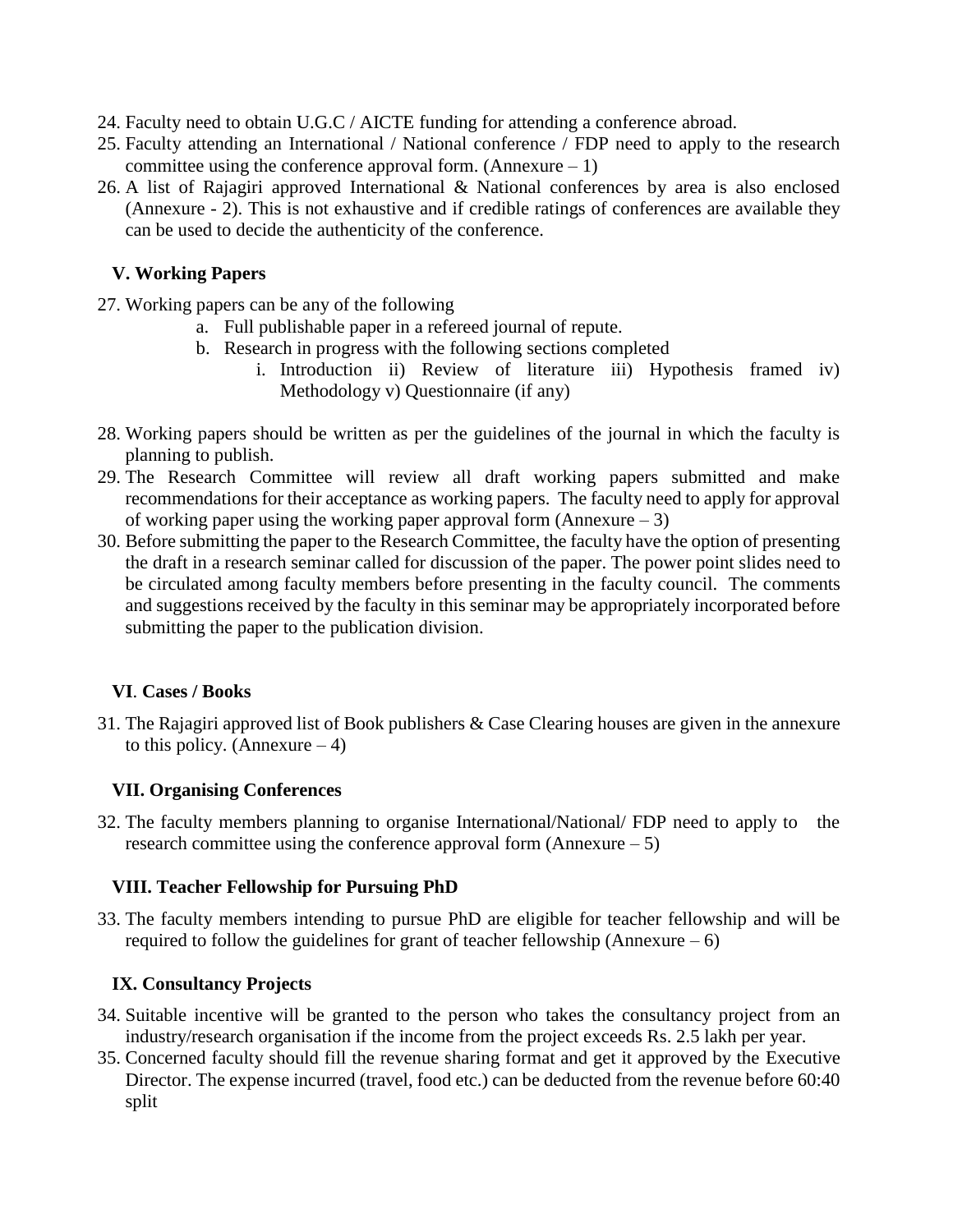## **X. Annexures**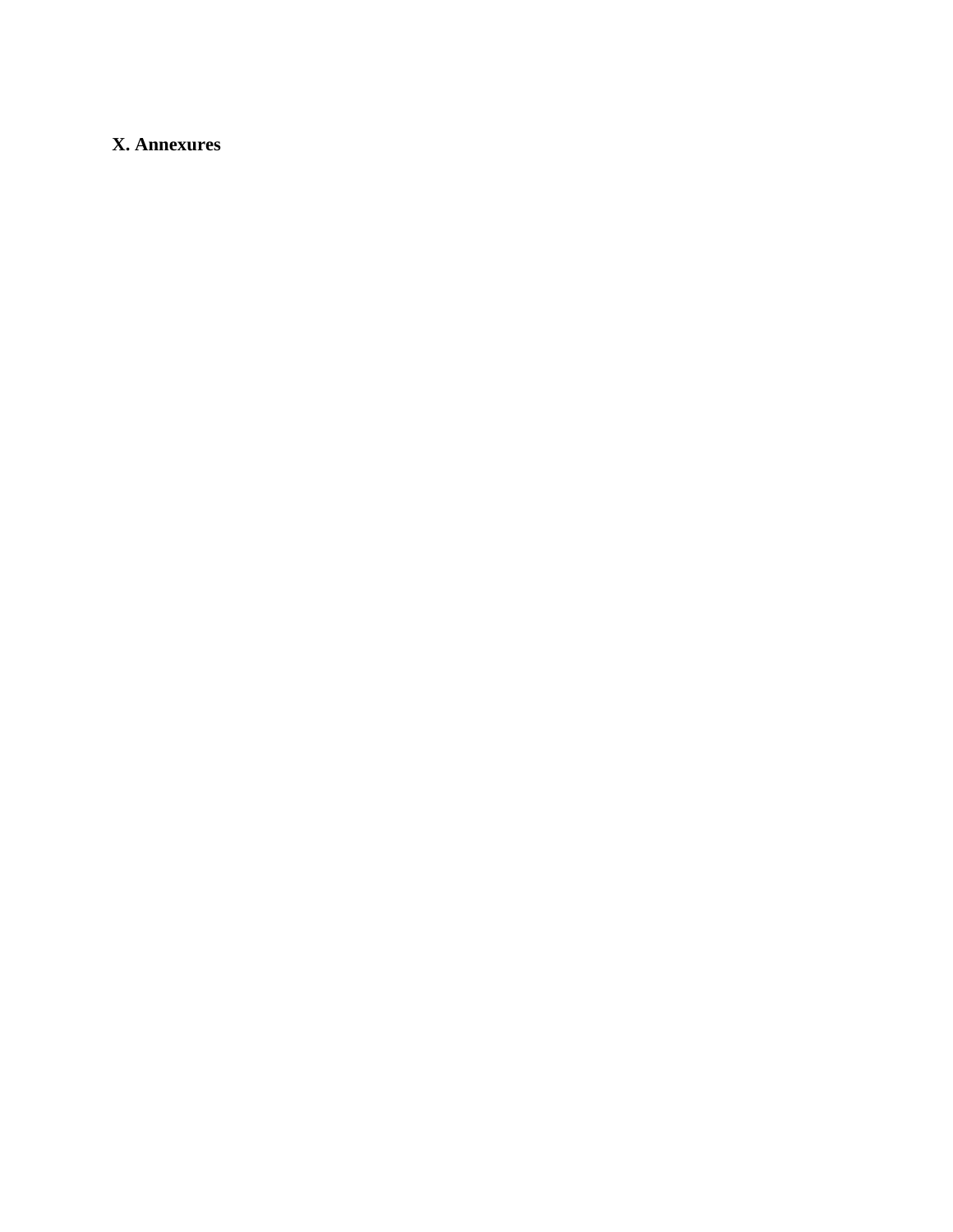#### **ANNEXURE 1**

## **RAJAGIRI COLLEGE OF SOCIAL SCIENCES Request for Attending Conference/Seminar/FDP (Please fill up, strike out or encircle as applicable)**

| A. Name of the Faculty:                                                                          |
|--------------------------------------------------------------------------------------------------|
| B. Total Service at Rajagiri before Conference/Seminar date planning to attend : ________        |
| Is more than 2 years: YES/NO                                                                     |
| C. FDP (Please $\sqrt{ }$ as appropriate): $\square$ Less than 7 days $\square$ More than 7 Days |
| D. Conference/Seminar Type (Please $\sqrt{ }$ as appropriate):                                   |
| $\Box$ National (with paper presentation)* $\Box$ National (without paper presentation)          |
| □ International* Conference/Seminar will fall in the Calendar Year                               |
| E. Conference/Seminar previously attended of the above type in the CY (please indicate           |
| location, month, and year):                                                                      |
| a)                                                                                               |
| b)                                                                                               |
| $\mathbf{c})$                                                                                    |
| F. Details on Conference/Seminar planning to attend:                                             |
| 1. Conference/Seminar (Title) planning to participate in: _______________________                |
| 2. Name of the Conference/Seminar Organiser                                                      |
| 3. Venue of the Conference/Seminar (City/Country): ______________________________                |
| 4. Dates & Duration of the Conference/Seminar:                                                   |
| 5. Boarding Provided : Yes/No Days : __________                                                  |
|                                                                                                  |
| 7. Outstation travel booking to be made through Rajagiri if not funded externally: Yes/No        |
| (Travel and Advance approval be taken separately in the Travel Approval Form)                    |
| 8. Is registration fee/boarding/lodging costs required to be paid by DD/Cheque/IPO? Yes/No       |
| If 'YES', please give details:                                                                   |
|                                                                                                  |
|                                                                                                  |
| Payable at $\frac{\text{City}}{\text{City}}$ , for Amount: US\$/ $\text{£}/\text{Rs}$ .          |
|                                                                                                  |
| I will submit the Abstract/Full paper before leaving for the Conference/Seminar, if not done     |
| earlier. Relevant Acceptance Letter is enclosed.                                                 |
|                                                                                                  |

## **Date:** (Signature of the Faculty)

The Conference/Seminar request is within the norms/rules. **Name and Signature of Chairman (Research Committee):**

Your request for attending the above requested National/International Conference/Seminar is approved/ disapproved.

\_\_\_\_\_\_\_\_\_\_\_\_\_\_\_\_\_\_\_\_\_\_\_\_\_\_\_\_\_\_\_\_\_\_\_\_\_\_\_\_\_\_\_\_\_\_\_\_\_\_\_\_\_\_\_\_\_\_\_\_\_\_\_\_\_\_\_\_\_\_\_\_\_\_

\_\_\_\_\_\_\_\_\_\_\_\_\_\_\_\_\_\_\_\_\_\_\_\_\_\_\_\_\_\_\_\_\_\_\_\_\_\_\_\_\_\_\_\_\_\_\_\_\_\_\_\_\_\_\_\_\_\_\_\_\_\_\_\_\_\_\_\_\_\_\_\_\_\_\_\_\_

#### **Dean Director**

\*Please include a copy of the Acceptance Letter and the Abstract/Full Paper.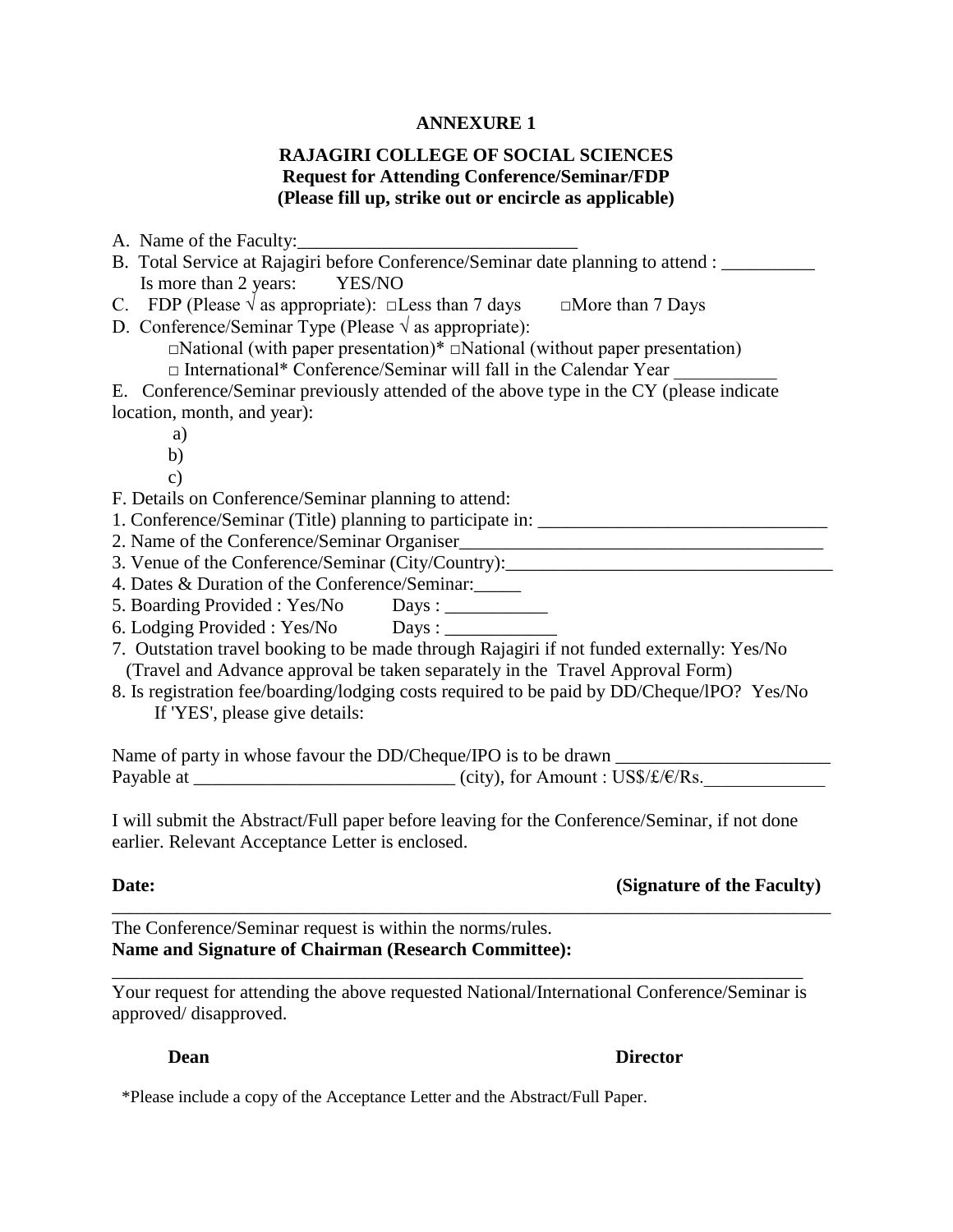## **ANNEXURE 2 LIST OF INTERNATIONAL / NATIONAL CONFERENCES IN INDIA & OVERSEAS A. ECONOMICS & FINANCE**

| NATIONAL/INTERNATIONAL CONFERENCES IN INDIA |                                                                                                                  |                                                                                       |                                                                     |
|---------------------------------------------|------------------------------------------------------------------------------------------------------------------|---------------------------------------------------------------------------------------|---------------------------------------------------------------------|
| Sl.No                                       | <b>Conference Title</b>                                                                                          | <b>Organising Body/Institute</b>                                                      | <b>Web Link</b>                                                     |
| $\mathbf{1}$                                | Annual Conference on Economic<br>Growth and Development<br>(National)                                            | The Economic Planning Unit, Indian<br>Statistical Institute (ISI), Delhi              | http://www.isid.ac.in/                                              |
| $\overline{2}$                              | Annual Conference on<br>Macroeconomics and Finance<br>(National)                                                 | Indira Gandhi Institute of<br>Development Research (IGIDR),<br>Mumbai                 | http://www.igidr.ac.in/                                             |
| $\overline{3}$                              | <b>Annual Conference (National)</b>                                                                              | The Indian Econometrics Society                                                       | http://www.tiesindia.net/                                           |
| $\overline{4}$                              | <b>Annual Conference</b><br>(International)                                                                      | Forum for Global knowledge Sharing<br>(FGKS)                                          | http://fgks.in/                                                     |
| 5                                           | International Conference on Public<br>Finance and Public Policy<br>(International)                               | Centre for Studies in Social Sciences<br>(CSSSC), Calcutta                            | http://www.cssscal.org/                                             |
| 6                                           | <b>Annual General Conference On</b><br>Contemporary Issues in<br><b>Development Economics</b><br>(International) | Department of Economics, Jadavpur<br>University                                       | http://www.jaduniv.edu.i<br>n/view_department.php?d<br>$eptid = 66$ |
| $\tau$                                      | Annual conference on Empirical<br>Issues in International Trade and<br>Finance (EIITF) (National)                | Indian Institute of Foreign Trade<br>(IIFT), Kolkata                                  | http://tedu.iift.ac.in/iift/in<br>dex.php                           |
| 8                                           | <b>Annual Conference (National)</b>                                                                              | <b>Indian Society of Labour Economics</b><br>(ISLE)                                   | http://www.isleijle.org/                                            |
| 9                                           | Annual Neemrana Conference<br>(National)                                                                         | Indian Council for Research on<br><b>International Economic Relations</b><br>(ICRIER) | http://icrier.org/                                                  |
| 10                                          | <b>Annual Conference (National)</b>                                                                              | Indian Society of Agricultural<br>Economics                                           | http://www.isaeindia.org/                                           |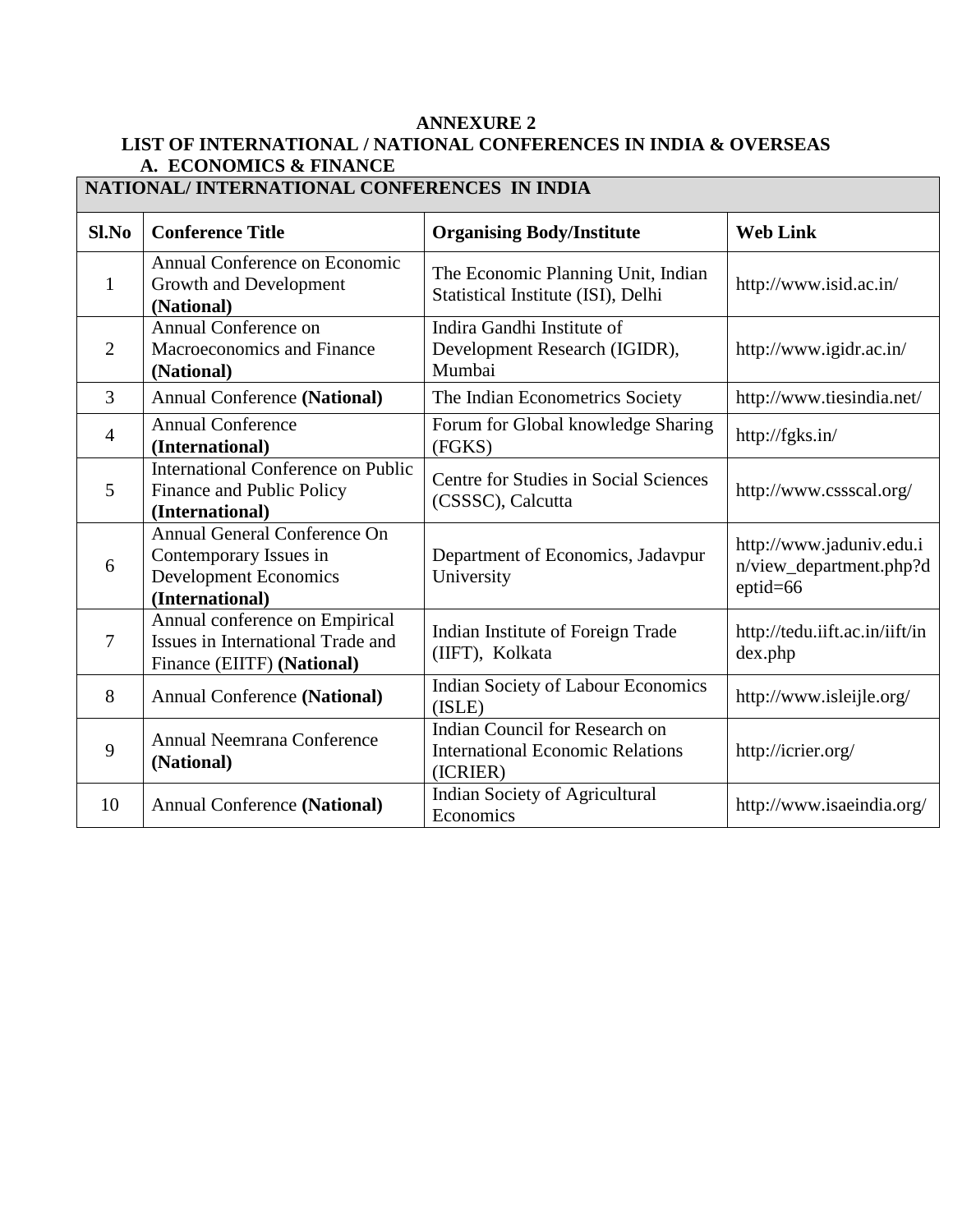| <b>INTERNATIONAL CONFERENCES IN FOREIGN COUNTRIES</b> |                                                                                               |                                                                               |                                                                                        |
|-------------------------------------------------------|-----------------------------------------------------------------------------------------------|-------------------------------------------------------------------------------|----------------------------------------------------------------------------------------|
| Sl.No                                                 |                                                                                               |                                                                               |                                                                                        |
|                                                       | <b>Conference Title</b>                                                                       | <b>Organising Body/Institute</b>                                              | <b>Web Link</b>                                                                        |
| 1.                                                    | <b>Annual Conference</b>                                                                      | Globelics Academy                                                             | http://www.globelicsacademy<br>. $net/$                                                |
| $\overline{2}$                                        | Annual Conference of the Royal<br><b>Economic Society</b>                                     | Royal Economic Society,<br>Bristol (UK)                                       | http://www.res.org.uk/view/in<br>dex.html                                              |
| 3                                                     | Annual Conference of Economic<br>Forum of Entrepreneurship &<br><b>International Business</b> | Economics & ECO-<br>Engineering Associate,<br>Canada                          | http://www.cehaes.com/                                                                 |
| $\overline{4}$                                        | The Qualitative and Quantitative<br><b>Economics Research Conference</b>                      | Global Science &<br>Technology Forum (GSTF)                                   | http://globalstf.org/                                                                  |
| 5                                                     | The International Conference on<br><b>Applied Business and Economics</b><br>(ICABE)           | <b>ICABE</b>                                                                  | http://www.icabe.gr/                                                                   |
| 6                                                     | Conference on Global Labor<br><b>Markets</b>                                                  | <b>International Monetary Fund</b>                                            | https://www.imf.org/external/<br>np/seminars/eng/2016/Global<br>LaborMarkets/index.htm |
| 7                                                     | American Economic Association<br><b>Annual Meeting</b>                                        | American Economic<br>Association, Philadelphia<br>(US)                        | https://www.aeaweb.org/conf<br>erence/future-annual-<br>meetings                       |
| 8                                                     | <b>Annual Conference</b>                                                                      | <b>International Association for</b><br><b>Energy Economics</b>               | http://iaee2017.sg/                                                                    |
| 9                                                     | <b>Annual Conference</b>                                                                      | <b>European Trade Study Group</b><br>(ETSG)                                   | http://www.etsg.org/                                                                   |
| 10                                                    | Annual Symposium of the Society<br>for Nonlinear Dynamics and<br>Econometrics                 | Society for Nonlinear<br>Dynamics and Econometrics<br>(SNDE)                  | http://www.sndeecon.org/con<br>ferences/conference.html                                |
| 11                                                    | International Association of<br><b>Applied Econometrics</b><br>Conference                     | <b>International Association for</b><br><b>Applied Econometrics</b><br>(IAAE) | http://appliedeconometrics.or<br>g/                                                    |
| 12                                                    | <b>International Health Economics</b><br><b>Association Congress</b>                          | <b>International Health</b><br><b>Economics Association</b><br>(IHEA)         | https://www.healtheconomics<br>.org/                                                   |
| 13                                                    | <b>International Conference on</b><br>Social Science, Literature,<br>Economic and Education   | <b>Ontario College for Research</b><br>and Development                        | http://www.ocrd-<br>ontario.org/san-francisco                                          |
| 14                                                    | <b>Annual Conference</b>                                                                      | <b>International Trade and</b><br>Finance Association (IT&FA)                 | http://www.itfaconference.or<br>g/                                                     |
| 15                                                    | Annual Conference on Global<br><b>Economic Analysis</b>                                       | <b>Center for Global Trade</b><br>Analysis, Purdue University                 | https://www.gtap.agecon.purd<br>ue.edu/events/conferences/20<br>17/default.asp         |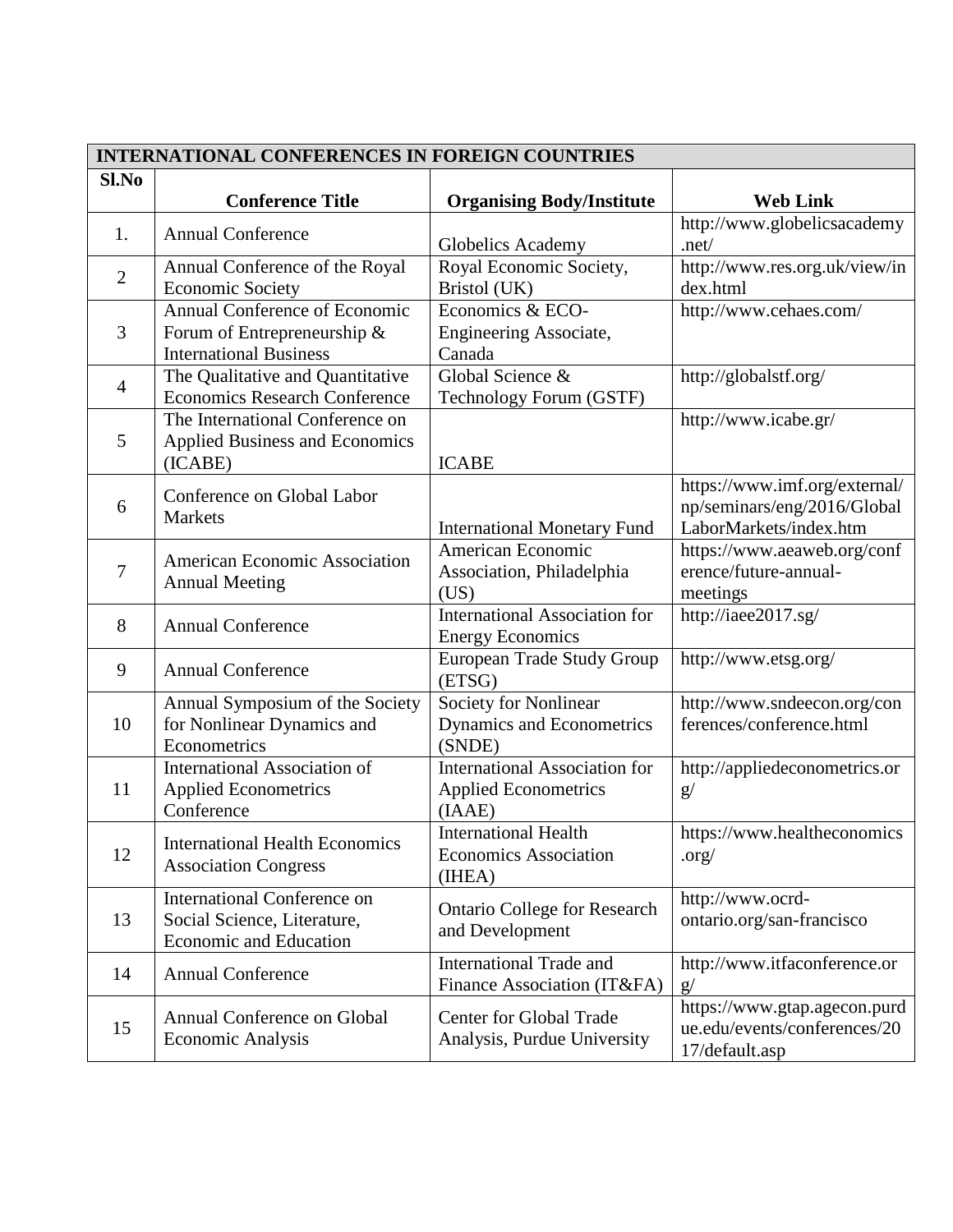## **B. FINANCE**

| <b>INTERNATIONAL CONFERENCES IN FOREIGN COUNTRIES</b> |                                                                                                                         |  |
|-------------------------------------------------------|-------------------------------------------------------------------------------------------------------------------------|--|
| Sl. No.                                               | <b>Conference Details</b>                                                                                               |  |
| 1.                                                    | International Conference on Applied Financial Economics;                                                                |  |
|                                                       | http://www.ineag.gr/AFE/index.php                                                                                       |  |
| 2.                                                    | World Finance Conference; http://www.world-finance-conference.com                                                       |  |
| 3.                                                    | International Finance Conference; http://ifc7.sciencesconf.org/                                                         |  |
| 4.                                                    | Financial Management Association conferences; http://www.fma.org/                                                       |  |
| 5.                                                    | Annual Conference on Financial Economics and Accounting;                                                                |  |
|                                                       | http://www.afajof.org/view/events.html?page=5                                                                           |  |
| 6.                                                    | Enterprise Risk Management Symposium- www.ermsymposium.org/                                                             |  |
| 7.                                                    | International Conference organised by International Finance and Banking                                                 |  |
|                                                       | www.ifabsconference.com/<br>Society;                                                                                    |  |
| 8.                                                    | International Risk Management Conference organised by The Risk, Banking<br>and Finance Society; www.the risksociety.org |  |
| 9.                                                    | Australasian Finance and Banking Conference (AFB Conference), Australia                                                 |  |
|                                                       | https://www.business.unsw.edu.au/about/schools/banking-finance/seminars-                                                |  |
|                                                       | conferences/australasian-finance-banking-conference                                                                     |  |
| 10.                                                   | World Conference on Business and Management (WCBM), People & Global                                                     |  |
|                                                       | Business Association, http://wcbm.pngba.org                                                                             |  |
| 11.                                                   | EBES (Eurasia Business and Economics Society) Conference;                                                               |  |
|                                                       | http://www.ebesweb.org/                                                                                                 |  |

# **INTERNATIONAL / NATIONAL CONFERENCES IN INDIA**

|   | India Finance Conference, Indian Finance Association (IFA) |
|---|------------------------------------------------------------|
|   | Conferences of all IIMs, IITs, NITs                        |
| ັ |                                                            |
|   |                                                            |
|   |                                                            |
|   |                                                            |

## **C. MARKETING**

| <b>INTERNATIONAL CONFERENCES IN FOREIGN COUNTRIES</b> |                           |
|-------------------------------------------------------|---------------------------|
| Sl. No.                                               | <b>Conference Details</b> |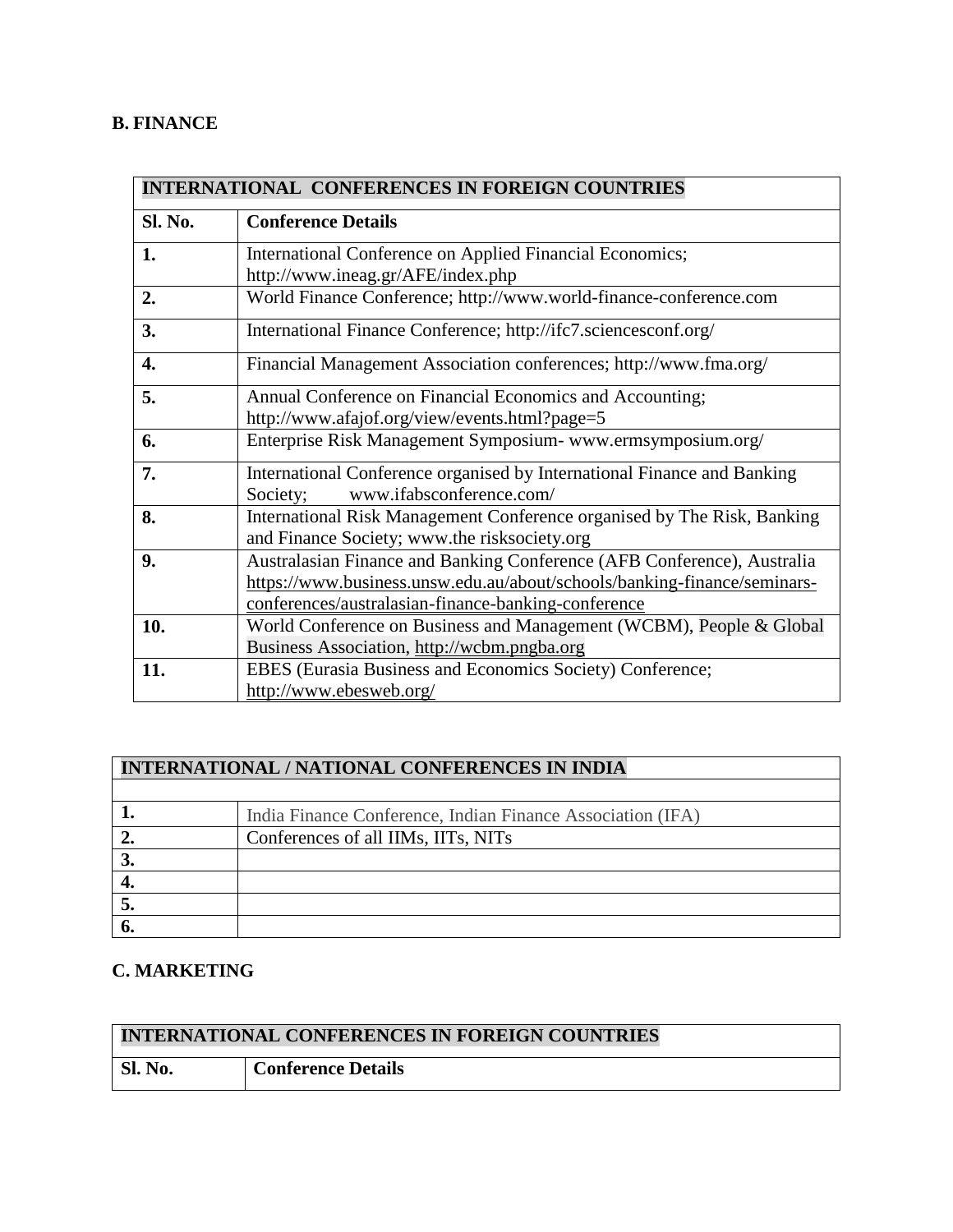|                  | European Marketing Academy (EMAC) Annual Conference, hosted by major             |
|------------------|----------------------------------------------------------------------------------|
|                  | universities or scientific institutes all over Europe. Website: http://www.emac- |
|                  | online.org                                                                       |
| $\overline{2}$ . | EMAC has launched in 2010 its first Regional Conference.                         |
|                  | Website: http://www.emac-online.org/r/default.asp?iId=FKKKFF                     |
| 3.               | <b>American Marketing Association's Annual Marketing Conference</b>              |
|                  | Website: http://www.marketingpower.com/Pages/default.aspx                        |
| 4.               | Academy of Marketing Science (AMS) conferences: The Annual Conference            |
|                  | is generally held during either late May or early June. Website:                 |
|                  | http://www.ams-web.org/index.cfm.                                                |
| 5.               | International Marketing conference, organised by the Lupcon Center for           |
|                  | Business Research (LCBR), Website: http://www.lcbr-online.com/index.htm          |
| 6.               | Annual Marketing Conference and Doctoral Colloquium organised by the             |
|                  | Academy of Marketing (AOM)                                                       |
|                  | Website: http://www.academyofmarketing.org/                                      |
| 7.               | <b>International Marketing Trends Conference</b>                                 |
|                  | Website: http://www.marketing-trends-congress.com/                               |

| <b>INTERNATIONAL / NATIONAL CONFERENCES IN INDIA</b> |                                                                        |
|------------------------------------------------------|------------------------------------------------------------------------|
| 1.                                                   | International conference on Marketing, Technology and Society, IIM – K |
| $\overline{2}$ .                                     | Annual Conference of the Emerging Markets Conference Board (EMCB),     |
|                                                      | <b>IIM Lucknow.</b>                                                    |
|                                                      | Global Summit on Management Cases, IIM - Raipur                        |
|                                                      | Conference on Brand Management, IIT – Delhi                            |
| 5.                                                   | BITS Marketing Conference, BITS, Pilani                                |
| 6.                                                   | NASMEI (North American Society for Marketing Education in India)       |
|                                                      | conference, Great Lakes Institute of Management, Chennai<br>marketing  |

# **D. QUANTITATIVE MANAGEMENT & OPERATIONS MANAGEMENT**

| <b>INTERNATIONAL / NATIONAL IN INDIA</b> |                                                                    |
|------------------------------------------|--------------------------------------------------------------------|
| <b>Sl. No.</b>                           | <b>Conference Details</b>                                          |
| 1.                                       | International Conference of Society of Operations Management (SOM) |
|                                          | Website: https://www.iiitm.ac.in                                   |
| 2.                                       | Project Management Institute (PMI-India) Conference                |
|                                          | Website: http://www.pmi.org.in/events/conference                   |
| 3.                                       | COSMAR (IISc)                                                      |
|                                          | Website: http://www.mgmt.iisc.ac.in/~cosmar/                       |
| 4.                                       | <b>PAN IIM World Conference</b>                                    |
|                                          | http://www.iimahd.ernet.in/index.php?id=409&newsID=688             |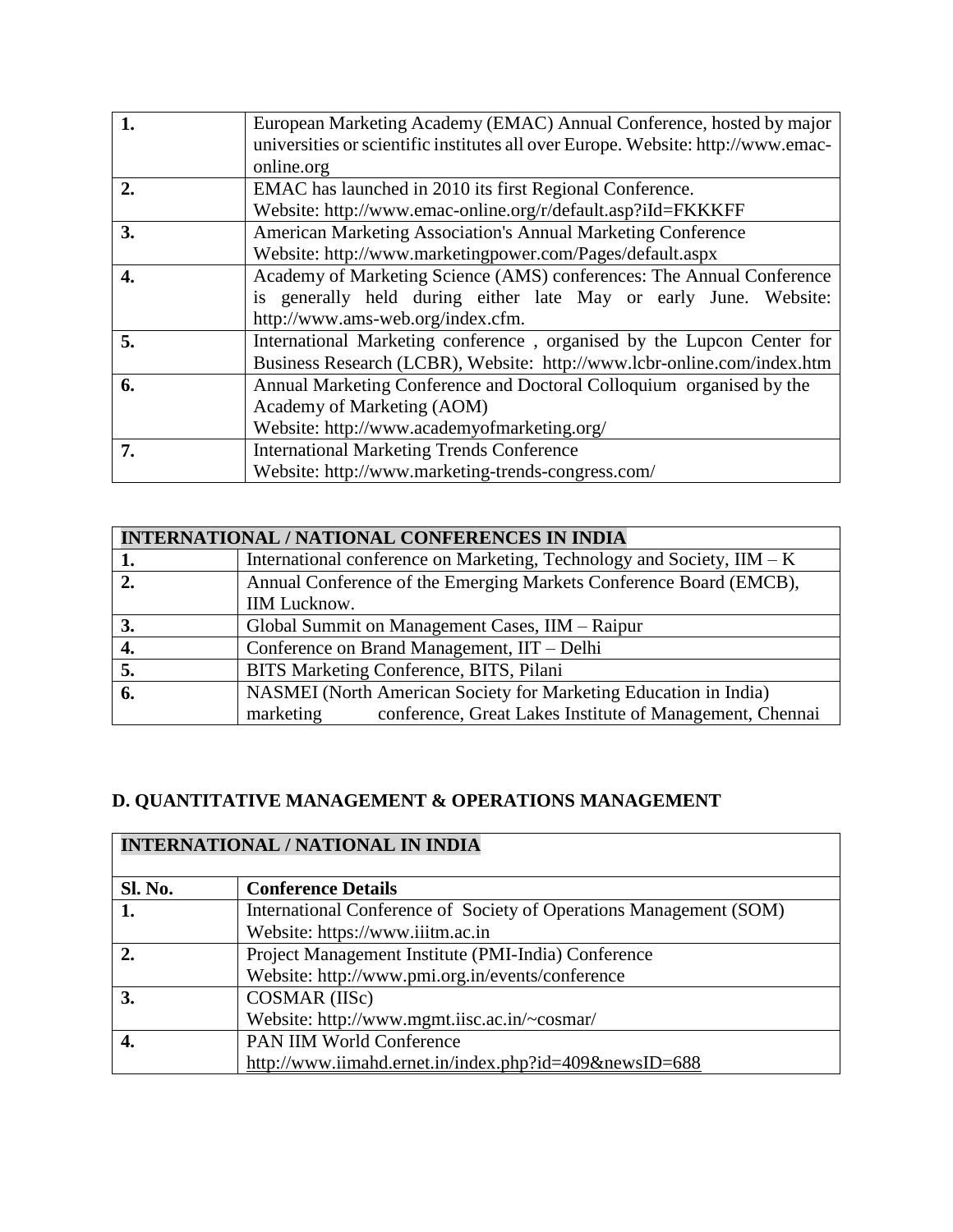| <b>INTERNATIONAL CONFERENCES IN FOREIGN COUNTRIES</b> |                                                                                   |  |
|-------------------------------------------------------|-----------------------------------------------------------------------------------|--|
| Sl. No.                                               | <b>Conference Details</b>                                                         |  |
| 1.                                                    | POMS (Production and Operations Management Society)                               |  |
|                                                       | Website: http://www.poms.org/                                                     |  |
|                                                       | EurOMA Conference, Website: http://euroma2017.org/                                |  |
| $\frac{2}{3}$                                         | <b>Decision Sciences Institute Conference</b>                                     |  |
|                                                       | Website: http://dsi-annualmeeting.org/                                            |  |
| 4.                                                    | International Conference of Management and Behavioural Sciences - "An             |  |
|                                                       | Interdisciplinary Conference", Website:                                           |  |
| 5.                                                    | INFORMS (Institute for Operations Research and Management Sciences)               |  |
|                                                       | <b>Business</b><br>Analytics<br>Conference<br>on<br>and<br>Operations<br>Website: |  |
|                                                       | https://www.informs.org/Attend-a-Conference/Community-Conferences                 |  |
| 6.                                                    | Statistics and Operational Research International Conference (SORIC)              |  |
| 7.                                                    | International Business Conference (IBC)                                           |  |
| 8.                                                    | European Business Research Conference Rome, Italy                                 |  |
| 9.                                                    | APMBA International Conference in Management and Business Science, Batu,          |  |
|                                                       | Malang, Indonesia                                                                 |  |
| 10.                                                   | International Conference on Advance Research in Management, Economic and          |  |
|                                                       | Finance PATTAYA, Thailand                                                         |  |
| 11.                                                   | IFAC International Conference on Management and Control of Production and         |  |
|                                                       | Logistics                                                                         |  |
| 12.                                                   | Asia-Pacific Business Research Conference                                         |  |
| 13.                                                   | ABSRC 2013 ROME - Advances in Business-Related Scientific Research                |  |
|                                                       | Conference Rome, Italy                                                            |  |
| 14.                                                   | Macrotheme Conference on Business, Economics, and Finance                         |  |
| 15.                                                   | WEI International European Academic Conference in Budapest-2013                   |  |
|                                                       | Budapest, Hungary                                                                 |  |
| 16.                                                   | Anglo-American Conference for Academic Disciplines at the University of           |  |
|                                                       | London London, United Kingdom                                                     |  |
| 17.                                                   | ABMC 2013 - The Fourth Annual Asian Business and Management                       |  |
|                                                       | Conference Osaka, Japan                                                           |  |
| 18.                                                   | Business and Social Science Research Conference: Paris 2013 Paris, France         |  |
| 19.                                                   | The 2014 Clute Institute International Academic Conference in Orlando,            |  |
|                                                       | Florida Orlando, United States of America                                         |  |
| 20.                                                   | EBES (Eurasia Business and Economics Society) Conference                          |  |
| 21.                                                   | IACD-2014 (Dubai) International Academic Conference Dubai, United Arab            |  |
|                                                       | Emirates                                                                          |  |
| 22.                                                   | The 2014 Clute Institute International Academic Conference in San Antonio,        |  |
|                                                       | Texas San Antonio, United States of America                                       |  |
| 23.                                                   | International Conference on Engineering Mathematics and Physics                   |  |
| 24.                                                   | International Conference on Pure and Applied Mathematics (ICPAM)                  |  |
| 25.                                                   | International Conference on Computing, Mathematics and Statistics (ICMS)          |  |
| 26.                                                   | International Academic Conference - IISES Naples Conference Naples, Italy         |  |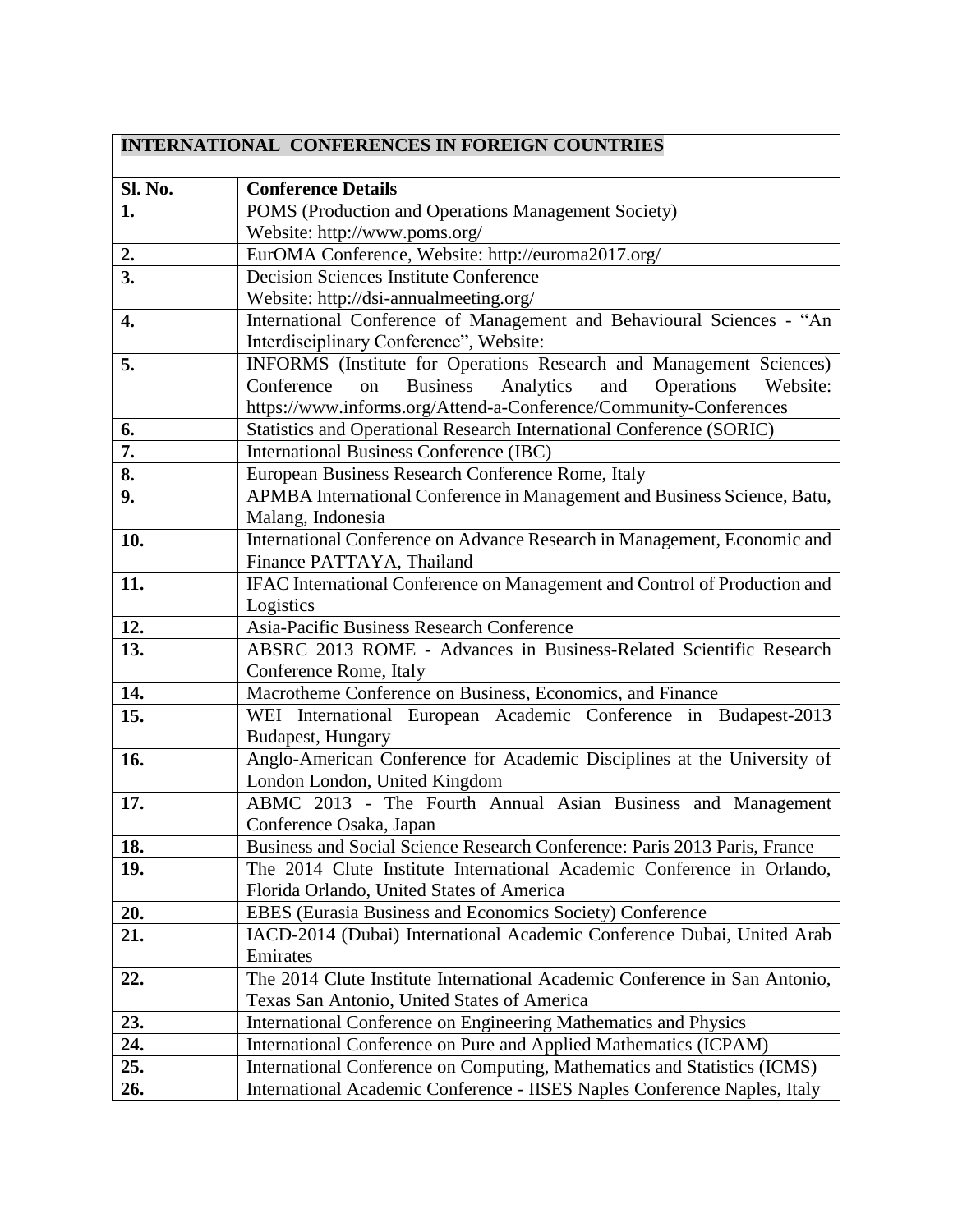| 27. | International Conference on Applied Statistics                       |
|-----|----------------------------------------------------------------------|
| 28. | The International Days of Statistics and Economics Prague Conference |

## **E. STRATEGIC MANAGEMENT**

# **INTERNATIONAL CONFERENCES OVERSEAS**

| <b>Sl. No.</b> | <b>Conference Details</b>                               |
|----------------|---------------------------------------------------------|
|                | Academy of Management (AoM)                             |
| 2.             | <b>Strategic Management Society (SMS)</b>               |
| 3.             | Southern Management Association (SMA)                   |
| 4.             | Academy of International Business (AIB)                 |
| 5.             | Decision Science Institute (DSI)                        |
| 6.             | Academy of Business Research (ABR)                      |
| 7.             | International Conference on Strategic Management (ICSM) |
| 8.             | British Academy of Management (BAM)                     |

## **F. SYSTEMS INTERNATIONAL CONFERENCES (FOREIGN )**

| <b>INTERNATIONAL CONFERENCES OVERSEAS</b> |                                                                             |
|-------------------------------------------|-----------------------------------------------------------------------------|
| <b>Sl. No.</b>                            | <b>Conference Details</b>                                                   |
| 1.                                        | IEEE Cloud 2013, CA, USA http://www.thecloudcomputing.org/2013/org.html     |
| 2.                                        | ITI: International conference on INFORMATION TECHNOLOGY                     |
|                                           | INTERFACE. http://iti.srce.unizg.hr/index.php/ITI/index/pages/view/homepage |
| 3.                                        | ICIS 2013, http://icis2013.aisnet.org                                       |
| 4.                                        | American Conference on Information Systems (AMCIS).                         |
|                                           | http://amcis2013.aisnet.org/                                                |
| 5.                                        | Hawaii International conference on System science.                          |
|                                           | http://www.hicss.hawaii.edu/                                                |
| 6.                                        | Australasia Conference on Information Systems (ACIS)                        |
|                                           | http://www.rmit.edu.au/acis2013                                             |
| 7.                                        | European Conference on Information Systems (ECIS),                          |
|                                           | http://aisel.aisnet.org/ecis/                                               |
| 8.                                        | International Business Information Management Conference (IBIM),            |
|                                           | http://www.ibima.org/KL2013/index.html                                      |
| 9.                                        | Pacific Asia Conference on Information Systems,                             |
|                                           | http://www.pacis2013.org/main/                                              |
| 10.                                       | European Conference on E-Government, http://academic-                       |
|                                           | connferences.org/eceg/eceg2013/eceg13-home.htm                              |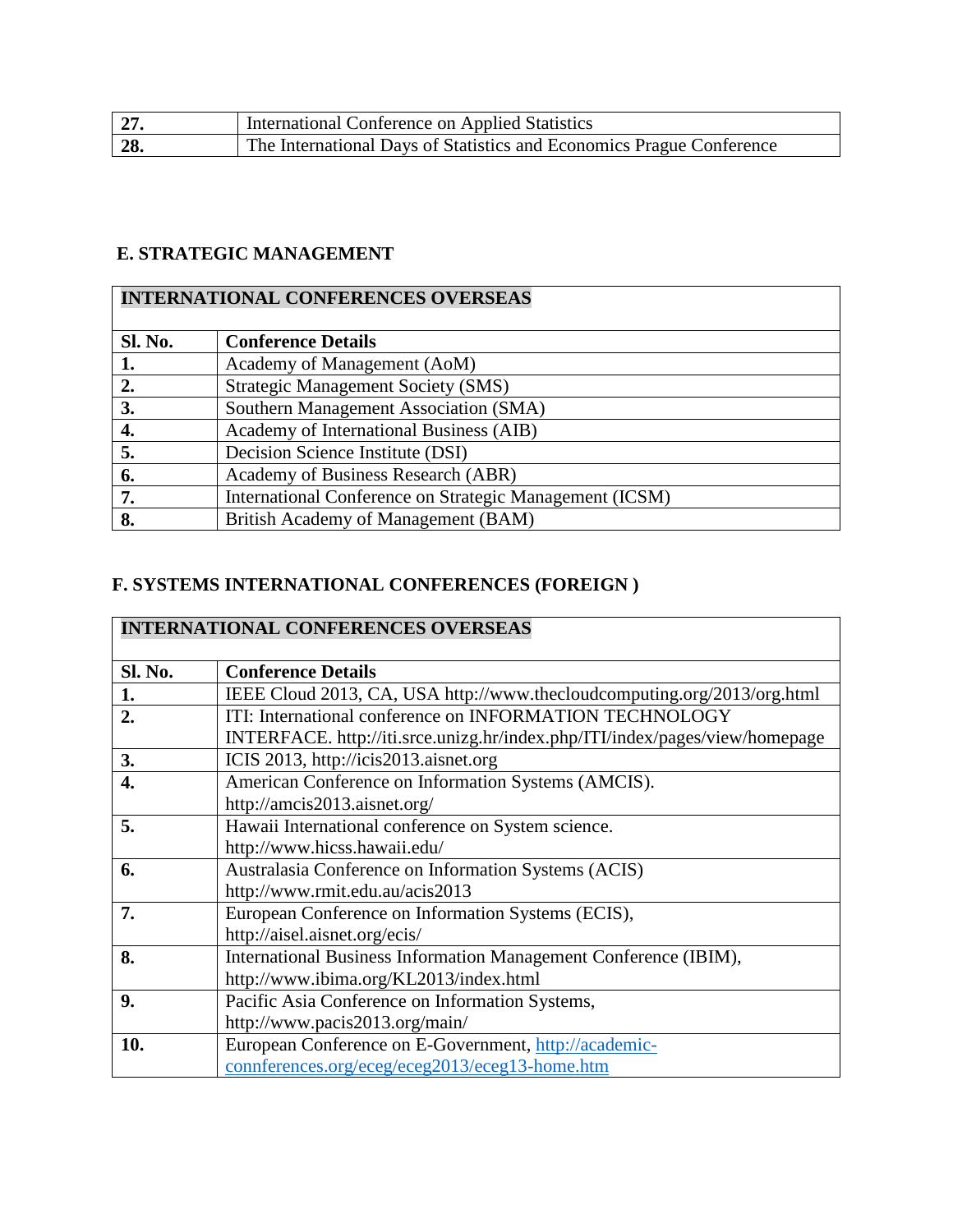| NATIONAL / INTERNATIONAL CONFERENCES IN INDIA |                                                            |
|-----------------------------------------------|------------------------------------------------------------|
| Sl. No.                                       | <b>Conference Details</b>                                  |
|                                               | Annual Conference of:                                      |
| 1.                                            | All IIMs, IITs, IMTs, NITs                                 |
| 2.                                            | Indian Institute of Foreign trade, Delhi                   |
| 3.                                            | Jamnalal Bajaj Institute of Management Studies, Mumbai     |
| $\boldsymbol{4}$ .                            | Symbiosis Institute of Management, Pune                    |
| 5.                                            | Xavier Institute of Management, Bhubaneswar                |
| 6.                                            | International Management Institute, Delhi                  |
| 7.                                            | TA PAI Management Institute, Manipal                       |
| 8.                                            | Department of Management Studies, IIT Chennai              |
| 9.                                            | Institute of Rural Management(IRMA), Anand                 |
| 10.                                           | Goa Institute of Management, Goa                           |
| 11.                                           | FORE School of Management, Delhi                           |
| 12.                                           | Institute of Management, Nirma University, Ahmedabad       |
| 13.                                           | Birla Institute of Technology(BITS), Pilani                |
| 14.                                           | ICFAI Business School, Hyderabad                           |
| 15.                                           | Bharathidasan Institute of Management, Tiruchirappalli     |
| 16.                                           | Amity Business School, Noida                               |
| 17.                                           | Loyola Institute of Business Administration(LIBA), Chennai |
| 18.                                           | PSG Institute of Management, Coimbatore                    |
| 19.                                           | Department of Management Studies, Pune University          |
| 20.                                           | XIME, Bengaluru                                            |

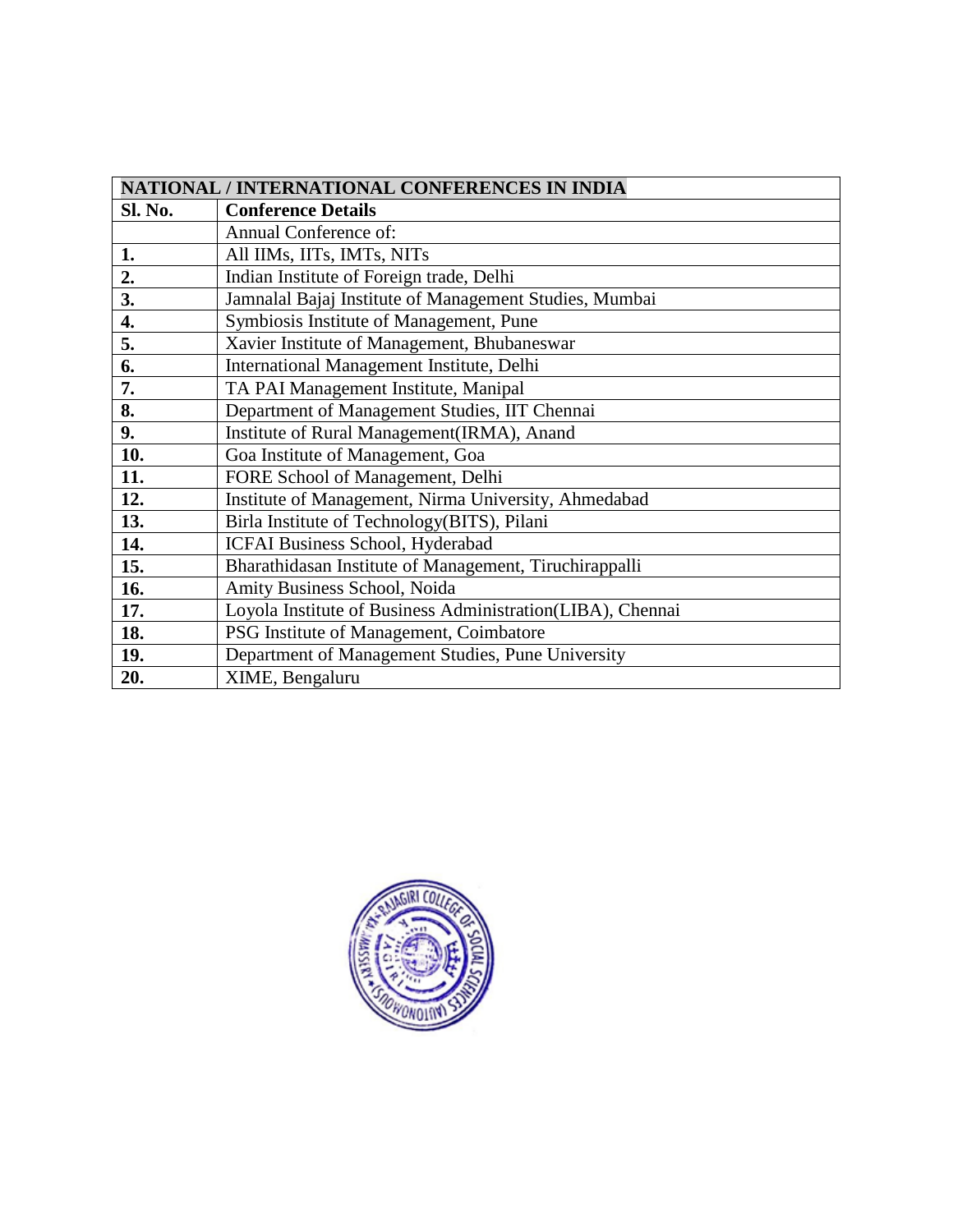#### **ANNEXURE 3 FORMAT FOR APPROVAL OF WORKING PAPERS**

- 1) Title of the Manu script:
- 2) Name of the Faculty (author):
- 3) Date of Submission:

4) Self-verification:

This manuscript submitted complies with the "Guidelines for Working Papers".

| Date: | <b>Signature of the Faculty</b> |
|-------|---------------------------------|
|       | submitting the Working Paper:   |

5) View of the Research Committee on the Working Paper:

- a) Recommended to publish the Manuscript a s a Wo r kin g Paper: Yes/ N o
- b) Suggested Modifications:

## 6) Signature of the members of Research Committee:

| S. No         | <b>Name</b>                   | <b>Signature</b> |
|---------------|-------------------------------|------------------|
|               |                               |                  |
| ◠             |                               |                  |
| $\mathcal{R}$ |                               |                  |
|               | Chairman (Research Committee) |                  |

7) The publication of the working paper is approved /disapproved

**Dean** 8) Assigned Working Paper No.

> **Signature of Chairman (Research committee) Date** ---------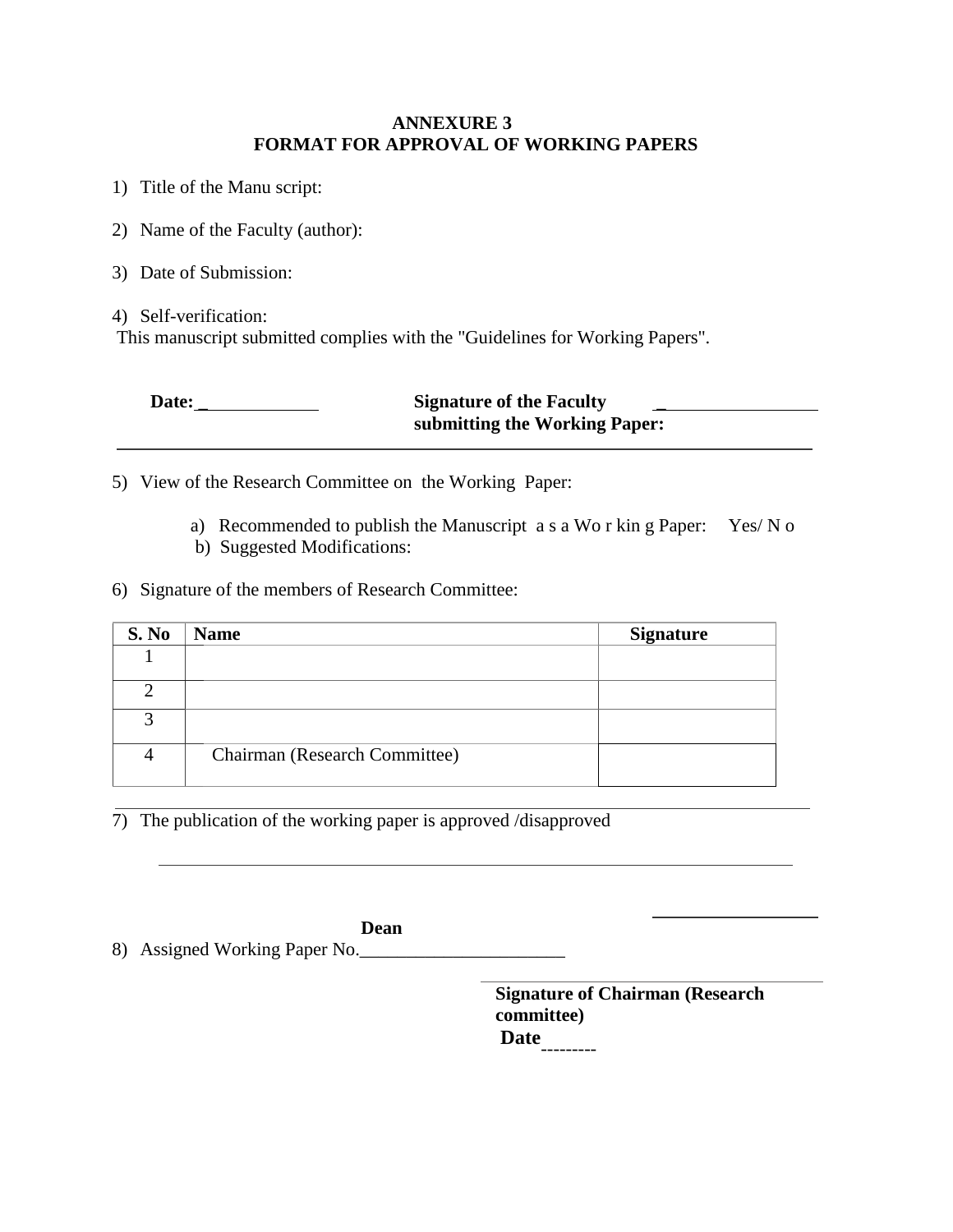## **ANNEXURE - 4**

#### **List of National Book Publishers**

| Sl. No | <b>Name of the Publisher</b>                          |
|--------|-------------------------------------------------------|
|        | <b>Orient Paperbacks</b>                              |
|        | Tata McGraw Hill Education Private Limited, New Delhi |
|        | Academic Foundation, New Delhi                        |
|        | <b>Taxman Publications</b>                            |
|        |                                                       |

## **List of International Book Publishers**

| Sl. No         | <b>Name of the Publisher</b>      |
|----------------|-----------------------------------|
|                | <b>Academic Press</b>             |
| $\overline{2}$ | Butterworth-Heinemann (Elsevier)  |
| 3              | <b>Cambridge University Press</b> |
| $\overline{4}$ | Cengage                           |
| 5              | Elsevier                          |
| 6              | Wiley                             |
| 7              | McGraw Hill                       |
| 8              | <b>Worth Publishers</b>           |
| 9              | Taylor and Francis                |
| 10             | Bloomsbury                        |
| 11             | Prentice Hall                     |
| 12             | Pearson                           |
| 13             | Macmillan                         |
| 14             | <b>SAGE</b>                       |
| 15             | Oxford University Press (OUP)     |
| 16             | Palgrave                          |
| 17             | <b>Wharton Publishing</b>         |
| 18             | <b>Harvard Publishing</b>         |

## **List of Case Clearing Houses**

| Sl. No         | <b>Name of the Case Clearing House</b> |
|----------------|----------------------------------------|
|                | <b>IVEY</b> league                     |
| $\overline{c}$ | <b>ICCH</b>                            |
| 3              | <b>ECCH</b>                            |
|                | <b>ACRJ</b>                            |
|                | <b>Harvard Publishing</b>              |
| 6              | Darden                                 |
|                | <b>NACRA</b>                           |
| R              | Sage                                   |

. . . . . . . . . . . . . . . .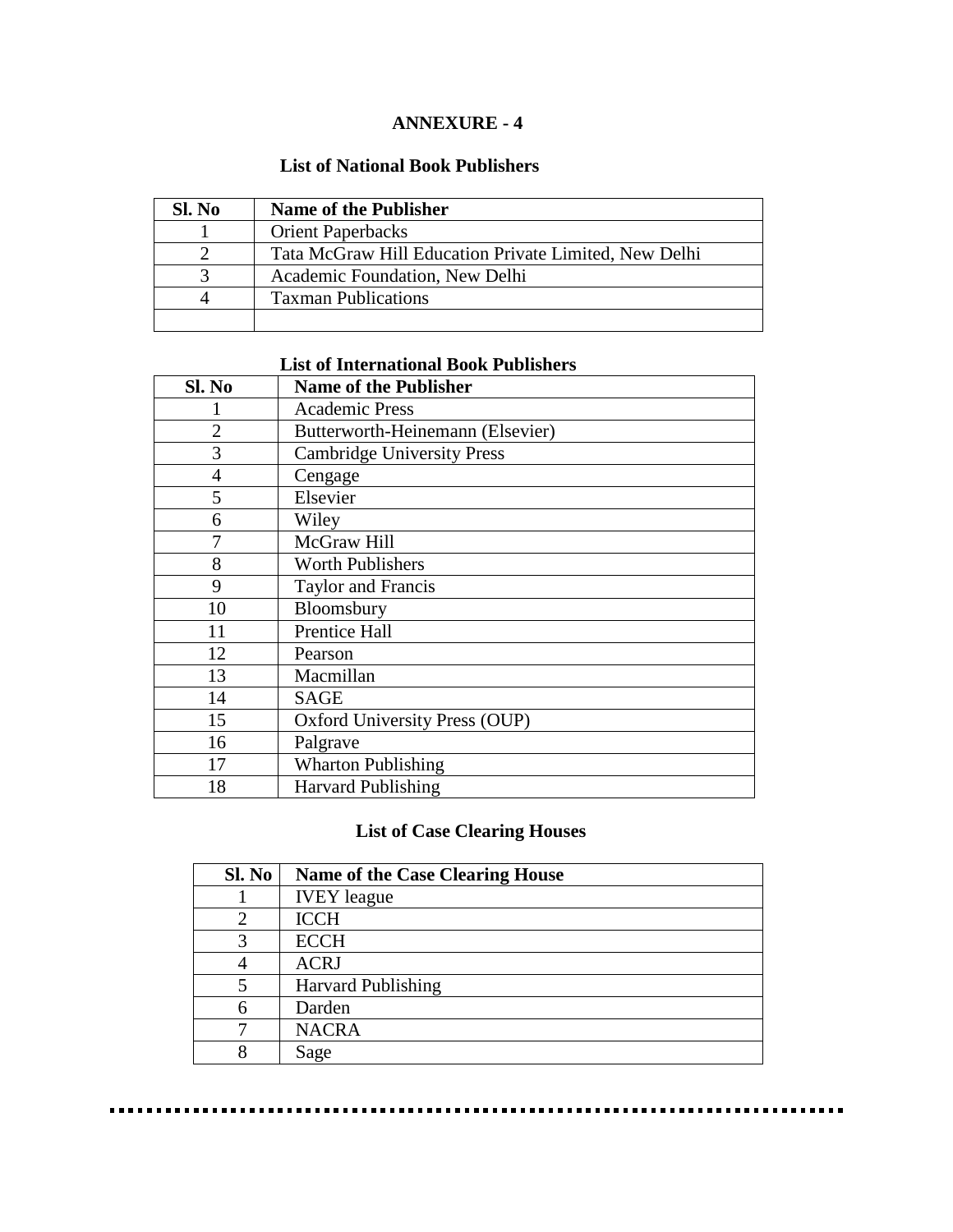#### **ANNEXURE 5 FORMAT FOR APPROVAL OF CONDUCT OF CONFERENCE / FDP**

1. Name of the Faculty :

2. Title of the Conference / FDP( a copy of the brochure need to be enclosed):

3. Date(s) of the Conference / FDP:

4. No. of participants :

5. Whether planning to publish proceedings? Yes / No

6. Total Budgeted amount (a copy of the budget to be enclosed):

The conference will be conducted as planned & will submit the conference proceedings and statement of expenses to the committee immediately after the conference.

| Date: | <b>Signature of the Faculty</b>       |
|-------|---------------------------------------|
|       | <b>Organising the Conference/FDP:</b> |

7. View of the Research Committee on the Organising of the Conference / FDP:

a) Recommended to conduct: Yes/ N o

9.

b) Suggested Modifications:

8. Signature of the members of Research Committee:

| S. No | <b>Name</b>                   | <b>Signature</b> |
|-------|-------------------------------|------------------|
|       |                               |                  |
|       |                               |                  |
| 3     |                               |                  |
|       | Chairman (Research Committee) |                  |

The organising of the conference/ FDP is approved /disapproved

**Dean** Director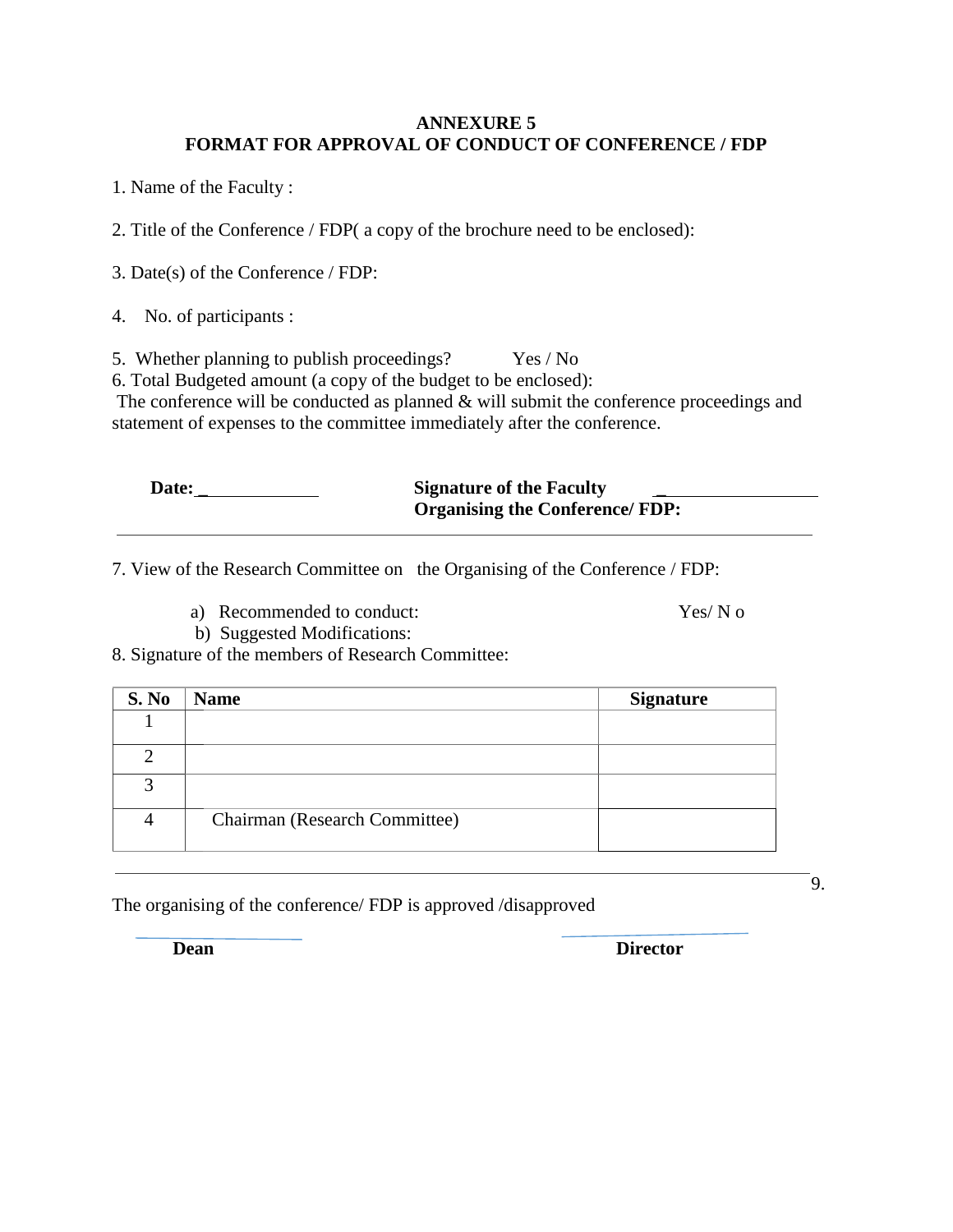#### **ANNEXURE 6 Rajagiri College of Social Sciences**

#### **Guidelines for the grant of teacher fellowships for pursuing PhD**

## **1. Preamble**

These guidelines are aimed at enhancing the intellectual environment of the institution by encouraging the members of faculty to pursue doctoral research leading to PhD.

## **2. Objective**

To provide an opportunity to the teachers to pursue their research activities leading to the award of Ph.D. degree.

## **3. Eligibility**

## **3.1. Target group**

- **A.** RBS faculty who require leave of not more than 6 months duration to pursue research leading to PhD are covered under the following policy guidelines.
- **B.** RBS faculty who have completed 8 years of experience with this institution shall get earned research leave as per point No. 8 of this policy document.

## **3.2. Conditions for eligibility of Teacher fellowships**

- 1. The teacher should have at least two years of teaching experience with the institution on the date of submission of leave application.
- 2. The teacher should have completed the PhD registration process from a recognised institution/university, and submit copy of the PhD registration certificate.
- 3. PhD of the university/institution that the teacher is enrolled into should be regular / part time. No online and/or distance mode of PhD will be considered for teacher fellowships.
- 4. PhD of the university/institution that the teacher is enrolled into, shall follow the UGC (Minimum standards and procedure for awards of M.Phil./Ph.D. Degree) Regulations, 2009.

## **3.3.Nature of assistance**

In order to financially support the faculty during the leave, teacher fellowship of Rs. 20,000 per month will be offered to the faculty subject to the conditions laid down in this document.

## **3.4.Tenure of Teacher Fellowships**

The Teacher Fellowship for Ph.D programme would be for a maximum period of 6 months. The period of 6 months can be taken in more than one stretches, provided the teacher utilises the leave for course work and / or data collection and / or preparation of thesis.

## **3.5.Failure to Complete PhD**

 If a Teacher Fellow fails to complete his/her Ph.D. programme and leaves it midway, he/she has to refund the entire amount paid to him by the institution with interest at prevailing bank interest rate during his/her Teacher Fellowship. The teacher is allowed to rejoin or continue duty only after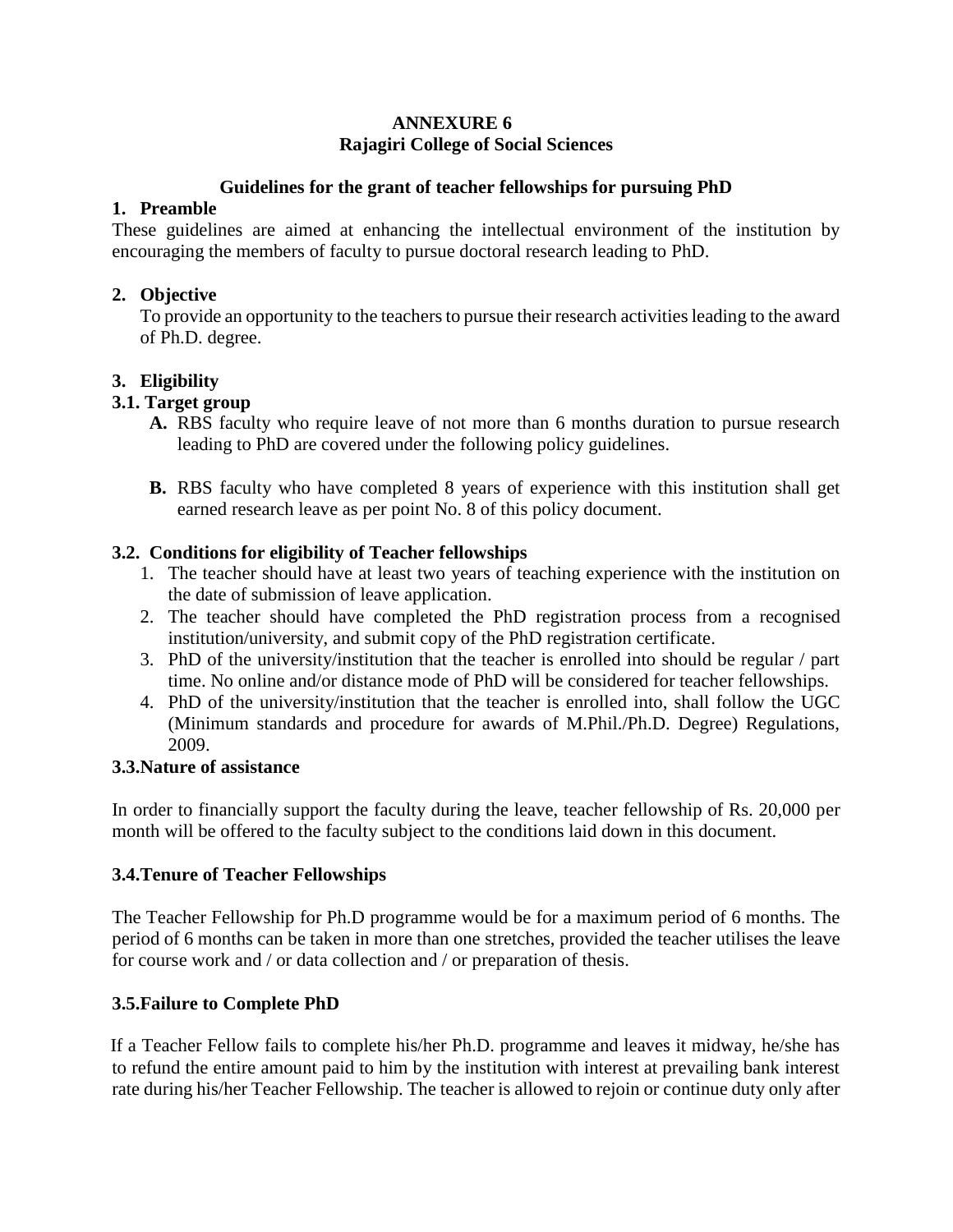submitting PhD thesis to the concerned university/ institute at the end of 6 months leave period or 3 years from the date of PhD registration whichever is earlier. Extension of one more year for thesis submission could be granted for a Teacher Fellow based on the justification, recommendation by the supervisor/guide and finalised by Director and Dean in consultation with the research committee.

#### **4. Procedure for selection of faculty for teacher fellowship**

The teacher applicant shall prepare an application for availing leave along with copy of the PhD registration and research progress report, if any. The members of faculty shall be selected on the basis of number of years of experience and their contribution to the institution. The members of faculty shall be finalised by the Director and the Dean in consultation with the research committee, without affecting the classes or working of the institution. Application form for Teacher Fellowship is given in TF Annexure - A.

#### **5. Leave rules**

Leave for pursuing PhD may be granted more than once provided that total period is 6 months or less. This leave may be combined with block leave and / or casual leave at the discretion of the teacher in consultation with the research committee and the approval of the Director and the Dean. When leave is taken in continuation of the block leave, the period of leave shall be deemed to begin on the expiry of the block leave.

#### **6. Procedure for monitoring the progress of PhD**

A teacher shall submit a research progress report duly signed by the supervisor/guide to the research committee on the completion of each stretch of leave period. A copy of the research document/ articles published/papers presented shall be enclosed with the report.

#### **7. Conditions for availing Teacher fellowship**

- The Teacher Fellow must give a 'Research Progress report' duly signed by the supervisor/guide, after the each stretch of leave with fellowship. In case of a negative report given by the supervisor/ Guide, the awarded Fellowship to the Teacher Fellow may be withdrawn by the institution.
- If a Teacher Fellow fails to complete Ph.D Programme and leaves it midway, he/she has to refund the entire amount paid by the institution during the Teacher Fellowship with interest at prevailing bank interest rate.
- A teacher on Leave shall not take up, during the period of that leave, any regular or part time appointment under an organisation in India or abroad.
- A teacher availing herself/himself of leave, shall undertake that s/he shall serve the institution for a continuous period of at least three years to be calculated from the date of his/her resuming duty after the award of PhD. This undertaking shall be done by executing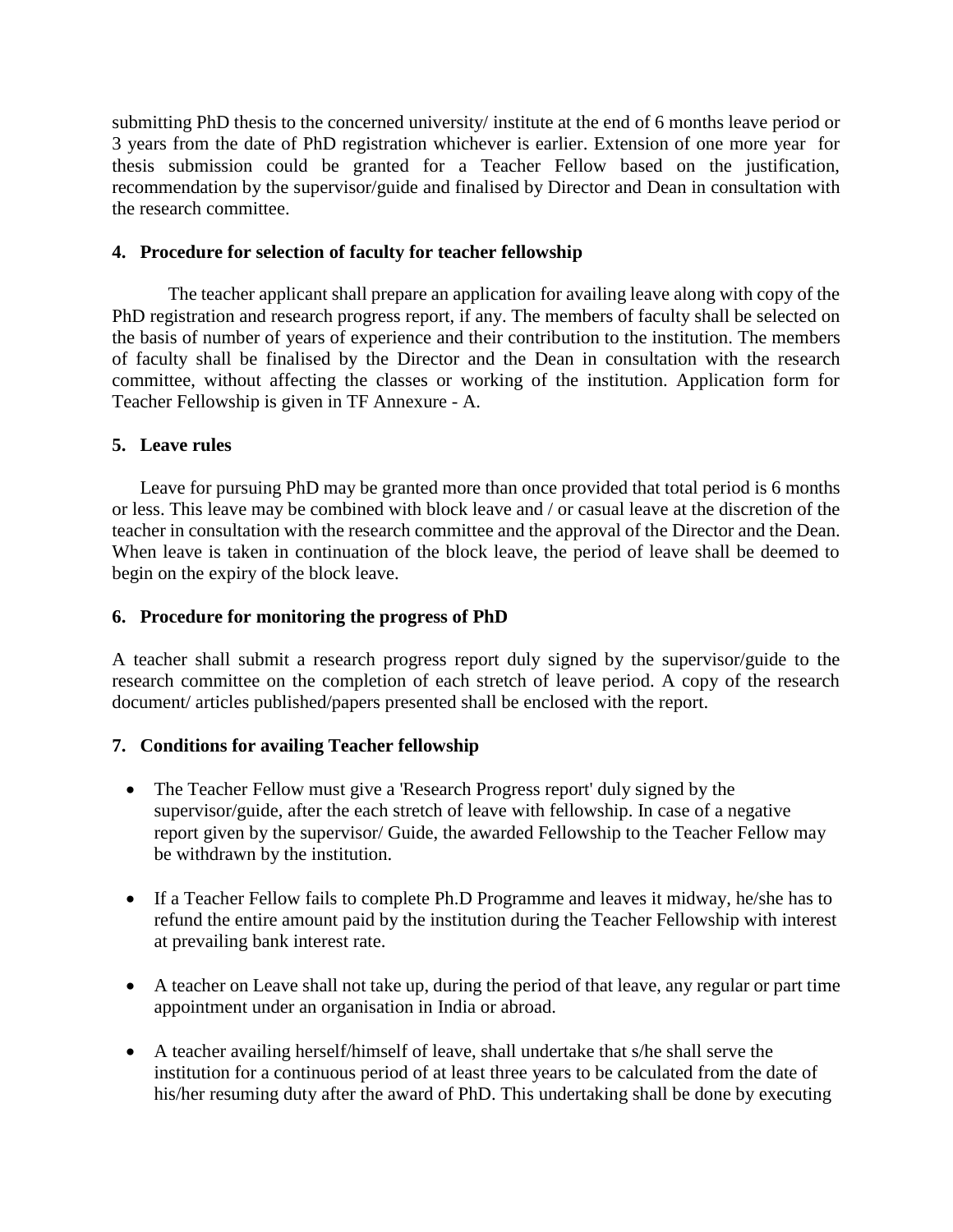a bond in favour of the college. Proforma of the undertaking is given in TF Annexure - B. In case the faculty leaves the institution just before submitting thesis after availing teacher fellowship, he/she has to refund the entire amount paid by the institution during the Teacher Fellowship with interest at prevailing bank interest rate.

- The Teacher Fellow must publish at least 2 research papers in at least a indexed journal before submitting the thesis.
- **8.** RBS faculty, who have completed 8 years of service with this institution, will be eligible for earned research leave of 10 days for every completed year of service and leave with a stipend of Rs 20,000 for a period of six months inclusive of the earned research leave, to pursue research leading to PhD subject to the condition that they submit their PhD thesis, 3 years from the date of PhD registration. Extension of one year could be granted for a Teacher Fellow based on the justification, recommendation by the supervisor/guide and finalised by the Director and Dean in consultation with the research committee. A special interest free loan facility will be available for faculty who have to proceed for leave to complete the Ph.D during the period they are drawing the stipend of Rs 20,000/-.This has been constituted to compensate the monetary difference between the full salary amount and the stipend amount during the eligible period. This can be repaid through EMI from the date of joining back after the eligible leave upto a period of 12 months. To avail this loan, the applicant must place his/her original PG Course Certificate in the custody of the college.

 A teacher availing herself/himself of earned research leave, shall undertake that s/he shall serve the institution for a continuous period of at least three years to be calculated from the date of his/her resuming duty after the award of PhD. In case after availing the earned research leave, the faculty fails to submit the PhD thesis or leaves the institution without submitting PhD thesis or leaves without serving the institution for three years after the award of PhD, he/she has to remit the amount equivalent to the salary of the earned leave period with interest at prevailing bank interest rate. This undertaking shall be done by executing a bond in favour of the college. Proforma of the undertaking is given in TF Annexure C. The guidelines 3.2.2, 3.2.3, 3.2.4, 4, 6 & 7 are also applicable to the faculty, who have completed 8 years of service with this institution and who are availing earned research leave.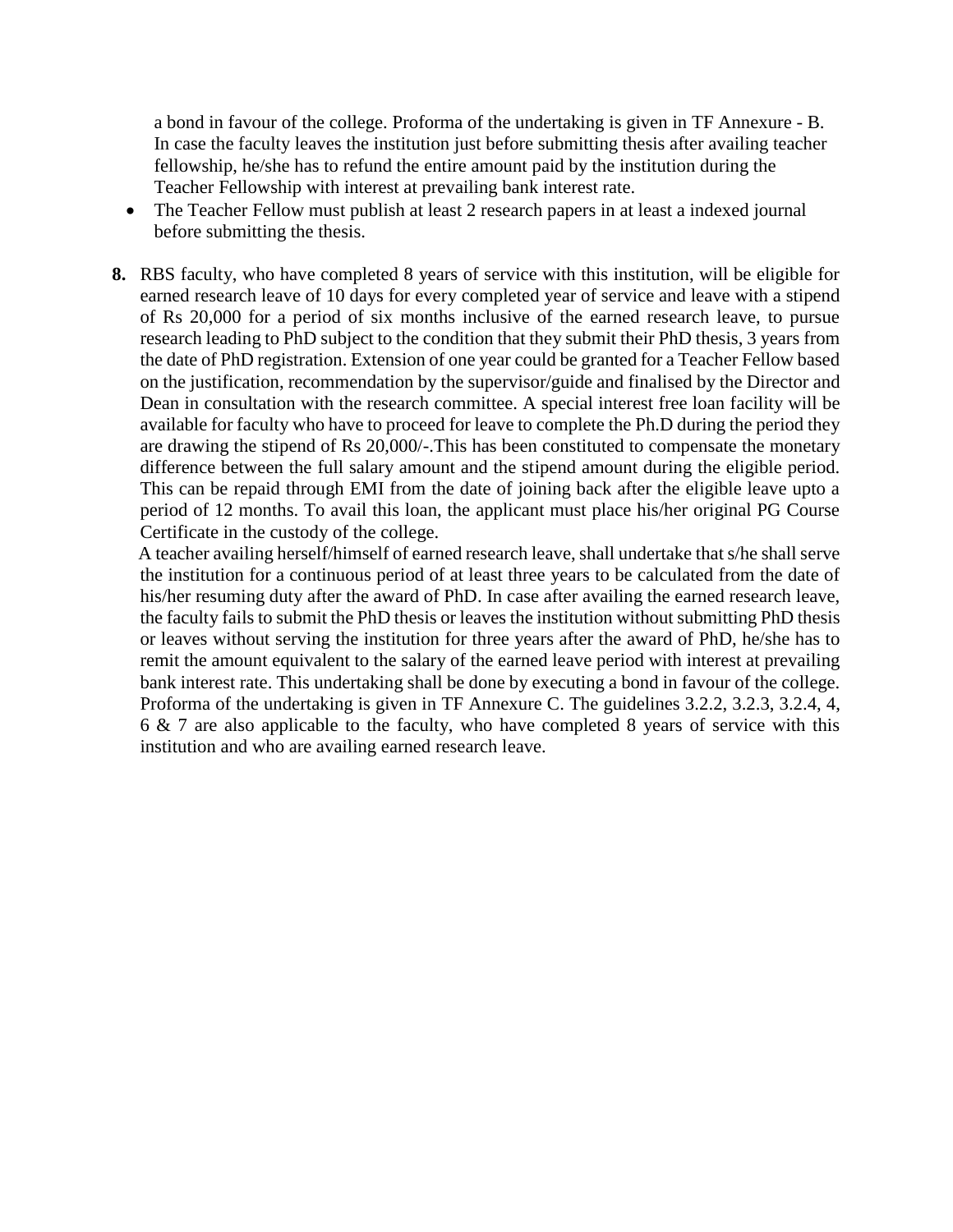## **TF Annexure - A APPLICATION FORM FOR TEACHER FELLOWSHIP**

- 1. Name of the Teacher : 2. Date of Birth : 3. Male/Female : 4. Contact Details a. Permanent Home Address: b. Email: c. Mob: 5. Date of appointment: 6. (i). Name of the Institution where the research work leading to Ph.D. degree is proposed to be undertaken : \_\_\_\_\_\_\_\_\_\_\_\_\_\_\_\_\_\_\_\_\_\_\_\_\_\_\_\_\_\_\_\_\_\_\_\_ Tel No with STD code Fax:  $E$ -mail: $\Box$ (ii). Name of the Department: Tel. No: Fax:\_\_\_\_\_\_\_\_\_\_\_\_\_\_\_\_\_\_\_\_\_\_\_\_\_\_\_\_\_\_\_\_\_\_\_\_ E- Mail: 7. Subject or Title of research work for Ph. D.:
- 8. Extent of Ph.D. research work already completed and the time required to finish the rest:
- 9. Name and designation of the Supervisor with whom the research is proposed to be undertaken
- 10. Date of Registration for Ph.D.( Copy of Registration to be enclosed):
- 11. Any other information relevant to the research work leading to Ph.D. Degree, including details of research papers presented / published:
	- Signature Name Designation: Place: Date:-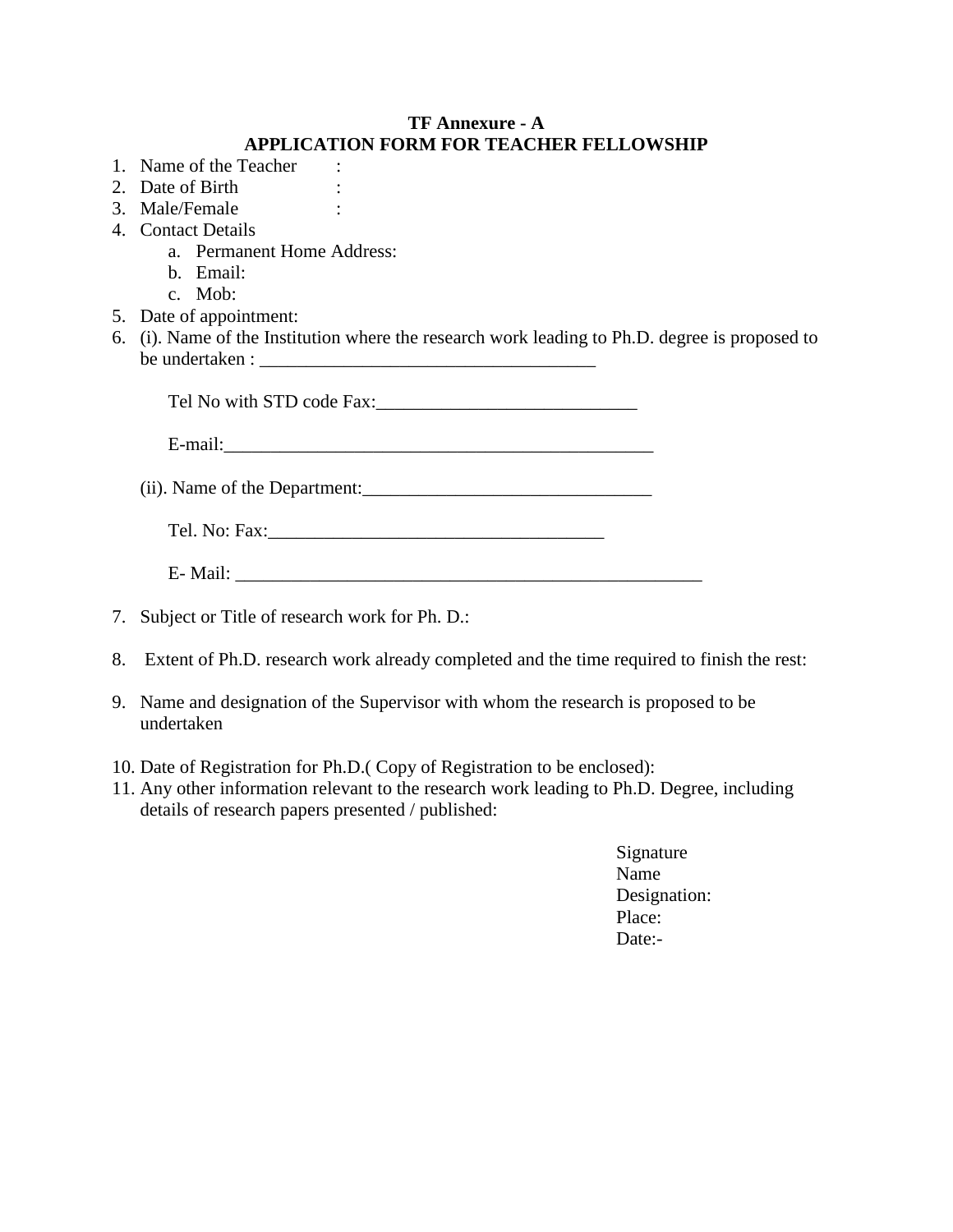#### **TF Annexure - B**

#### **UNDERTAKING**

**I, (Full Name), hereby declare** that I have read the rules regarding the award of Teacher Fellowship of Rajagiri College of Social Sciences and, in the event of the fellowship being awarded, I undertake to engage myself whole time for the work on the subject under the guidance of the Research Supervisor/ Guide during the tenure of the fellowship. I undertake that I shall serve the institution for a continuous period of at least three years from the date of resuming duty after the award of PhD. In the event of my failure to submit Ph.D. thesis within 3 years from the date of registration of PhD after availing teacher fellowships / leaving the institution without submitting PhD thesis after availing teacher fellowships / leaving the institution without serving for a period of three years from the award of PhD after availing teacher fellowships, I shall refund the entire amount paid to me by Rajagiri College of Social Sciences, and interest at the prevailing bank rate. I, further declare that, to the best of my knowledge and belief, the particulars given in the form are correct.

> Signature of Teacher (Applicant)

Place: Date:

> Signature of Director (SEAL)